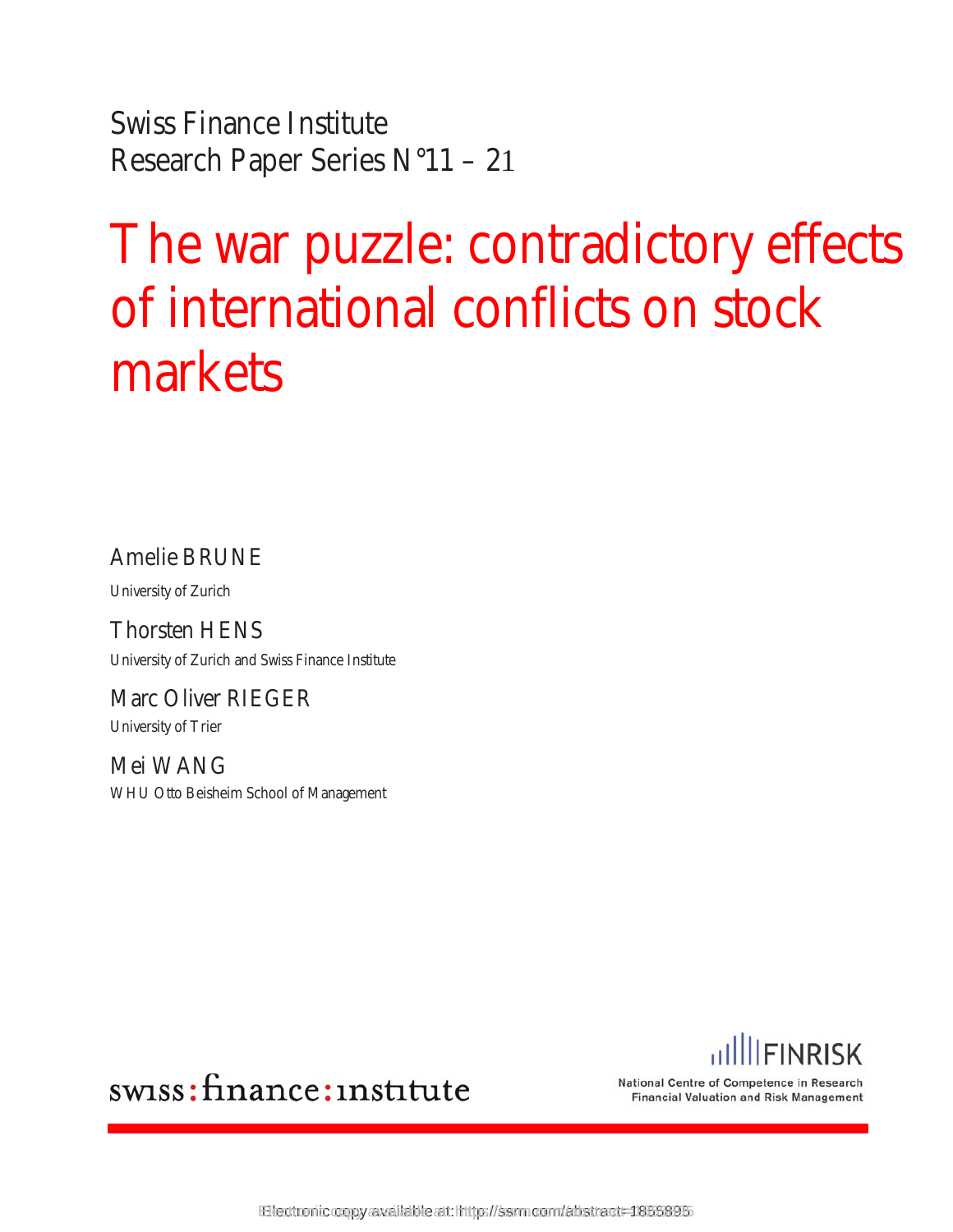Established at the initiative of the Swiss Bankers' Association, the Swiss Finance Institute is a private foundation funded by the Swiss banks and Swiss Stock Exchange. It merges 3 existing foundations: the International Center FAME, the Swiss Banking School and the Stiftung "Banking and Finance" in Zurich. With its university partners, the Swiss Finance Institute pursues the objective of forming a competence center in banking and finance commensurate to the importance of the Swiss financial center. It will be active in research, doctoral training and executive education while also proposing activities fostering interactions between academia and the industry. The Swiss Finance Institute supports and promotes promising research projects in selected subject areas. It develops its activity in complete symbiosis with the NCCR FinRisk.

The National Centre of Competence in Research "Financial Valuation and Risk Management" (FinRisk) was launched in 2001 by the Swiss National Science Foundation (SNSF). FinRisk constitutes an academic forum that fosters cutting-edge finance research, education of highly qualified finance specialists at the doctoral level and knowledge transfer between finance academics and practitioners. It is managed from the University of Zurich and includes various academic institutions from Geneva, Lausanne, Lugano, St.Gallen and Zurich. For more information see www.nccr-finrisk.ch .

This paper can be downloaded without charge from the Swiss Finance Institute Research Paper Series hosted on the Social Science Research Network electronic library at:

http://ssrn.com/abstract=1855895

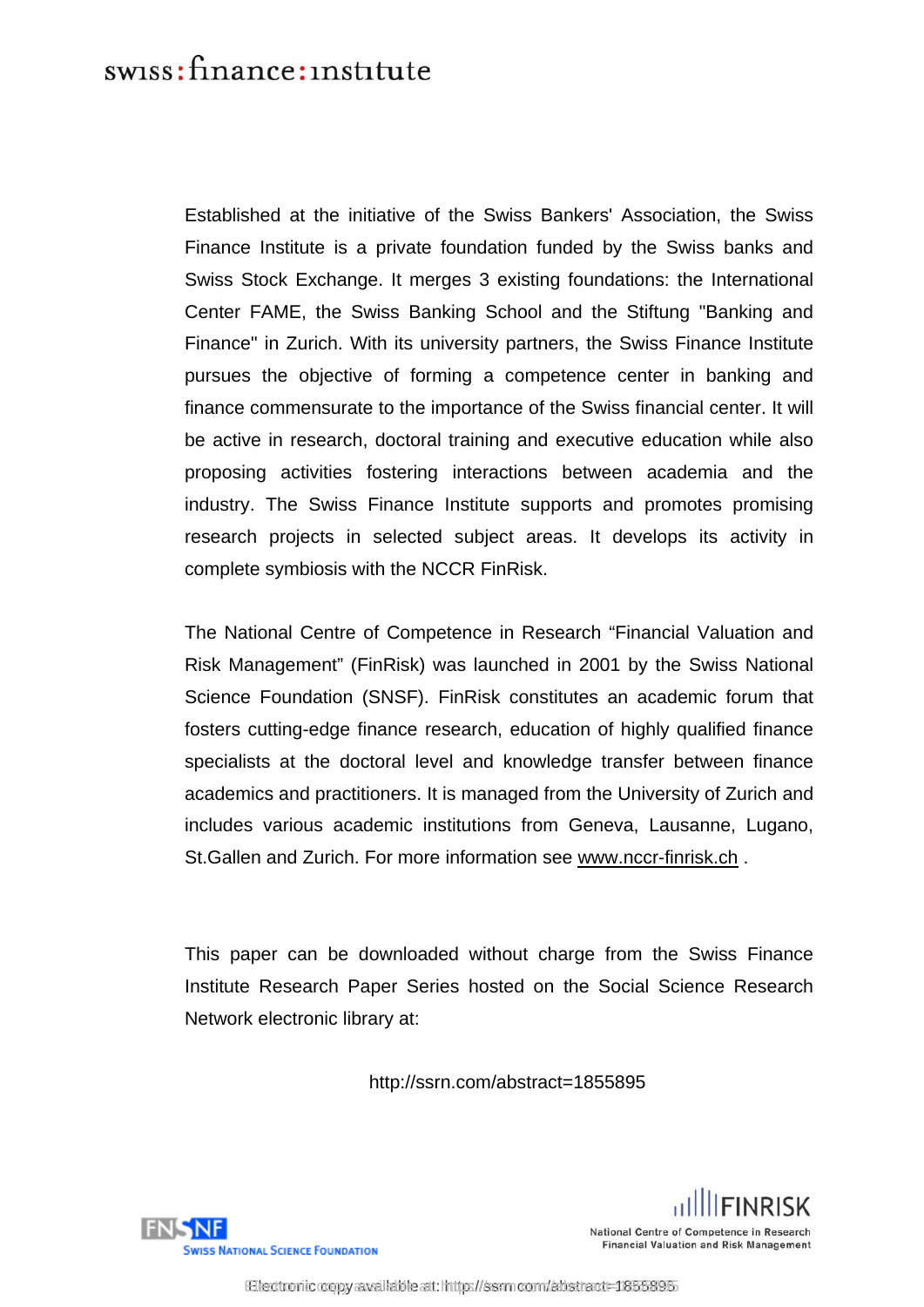# The war puzzle: contradictory effects of international conflicts on stock markets

Amelie Brune<sup>∗</sup> Thorsten Hens† Marc Oliver Rieger‡ Mei Wang§

May 29, 2011

#### Abstract

We study a number of large international military conflicts since World War II where we establish a news analysis as a proxy for the estimated likelihood that the conflict will result in a war. We find that in cases when there is a pre-war phase, an increase in the war likelihood tends to decrease stock prices, but the ultimate outbreak of a war increases them. In cases when a war starts as a surprise, the outbreak of a war decreases stock prices. We show that this paradox cannot be explained by uncertainty about investment decisions, nor by the expectation about a quick end of the war or ambiguity aversion. A connection of this puzzling phenomenon to mean-variance preferences of investors is suggested.

#### JEL classification: G11,G14,G19.

Keywords: International conflicts, war, stock market reaction, news analysis, behavioral finance.

<sup>∗</sup>Department of Banking and Finance, University of Zurich, Plattenstrasse 32, 8032 Zurich, Switzerland. amelie.brune@bf.uzh.ch

<sup>†</sup>Swiss Finance Institute research fellow and professor at the Department of Banking and Finance, University of Zurich, Plattenstrasse 32, 8032 Zurich, Switzerland and NHH Bergen, Norway. thorsten.hens@bf.uzh.ch

<sup>‡</sup>Professor of Banking and Finance at the University of Trier, 54286 Trier, Germany. mrieger@uni-trier.de

<sup>§</sup>Professor of Behavioral Finance at the WHU Otto Beisheim School of Management, Germany. mei.wang@whu.edu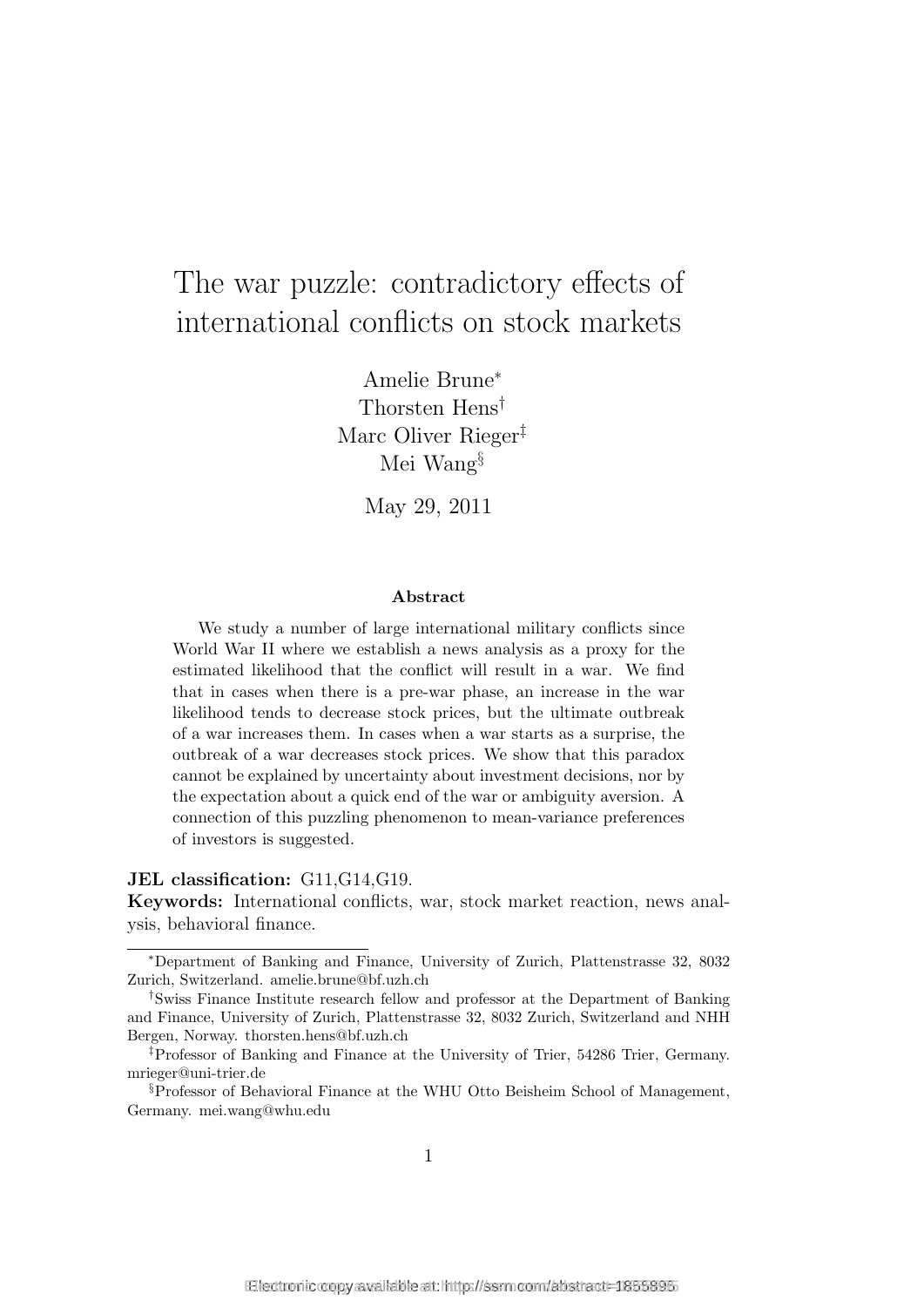# 1 Introduction

"Buy on the sound of the cannon, sell on the sound of the trumpet." is an old proverb from the Napoleonic wars, attributed to London financier Nathan Rothschild. It suggests that the start of a war is a good time to buy stocks and that stocks should be sold once the war is over. The rationale behind this advice is that investors tend to overreact to the bad news of a coming war, leading to underpricing, and that they similarly overreact to the good news of the end of a war, leading to overpricing.

Economists have been concerned with the causes and consequences of international military crises for more than one hundred years, one of the first contributions being the work of Keynes ([1919] 1971). Further work focused on the interplay between economy and war (Holsti & North 1966, Russett & Hanson 1975, Collier & Hoeffler 1998) and the impact of war on financial markets throughout the history (Frey & Kucher 2000).

Recently, this financial market reaction induced by international conflicts has caught substantial interest in finance. News analysis has been used to reflect the perceived risk and consequences of the wars. In an early pioneering study, using content analysis of news, Holsti  $\&$  North (1966) demonstrate that security prices are related to rising international tensions during the outbreak of World War I. In a more general framework, Niederhoffer (1971) codes the headlines on world events on a seven-point good-bad scale to examine the impacts of news and Cutler, et al. (1989) analyze the stock market reaction to world news (including wars) from 1926 to 1985. To quantify effects of international conflicts on stock prices, Goldstein (1992) has constructed a scale to code conflictive versus cooperative events that can be used to assess the impacts of war risk, as has been pointed out by Schneider & Troeger (2006). There are further studies on the relation between world news and financial markets, in particular during times of crisis: Elmendorf, et al. (1996) study the British bond market reactions to news by comparing the weeks with important news and the weeks without such news. Similarly, Rigobon & Sack (2005) distinguish the days with war-related news and the days without those news to measure the impacts of war risk on financial markets.

Whereas all of these studies either consider particular conflicts or impacts of war risk on financial markets during (at first glance) peaceful times, we want to focus in this paper on a slightly different aspect, namely wars with a "prologue", i.e., wars which follow a period of tension. In this type of wars we distinguish two phases: in the first phase, where the cannons are still silent, there is an increasing danger of a war, possibly interrupted by times of hope for a peaceful resolution. Afterwards, in the second phase, the "sound of the cannon" starts and war breaks out.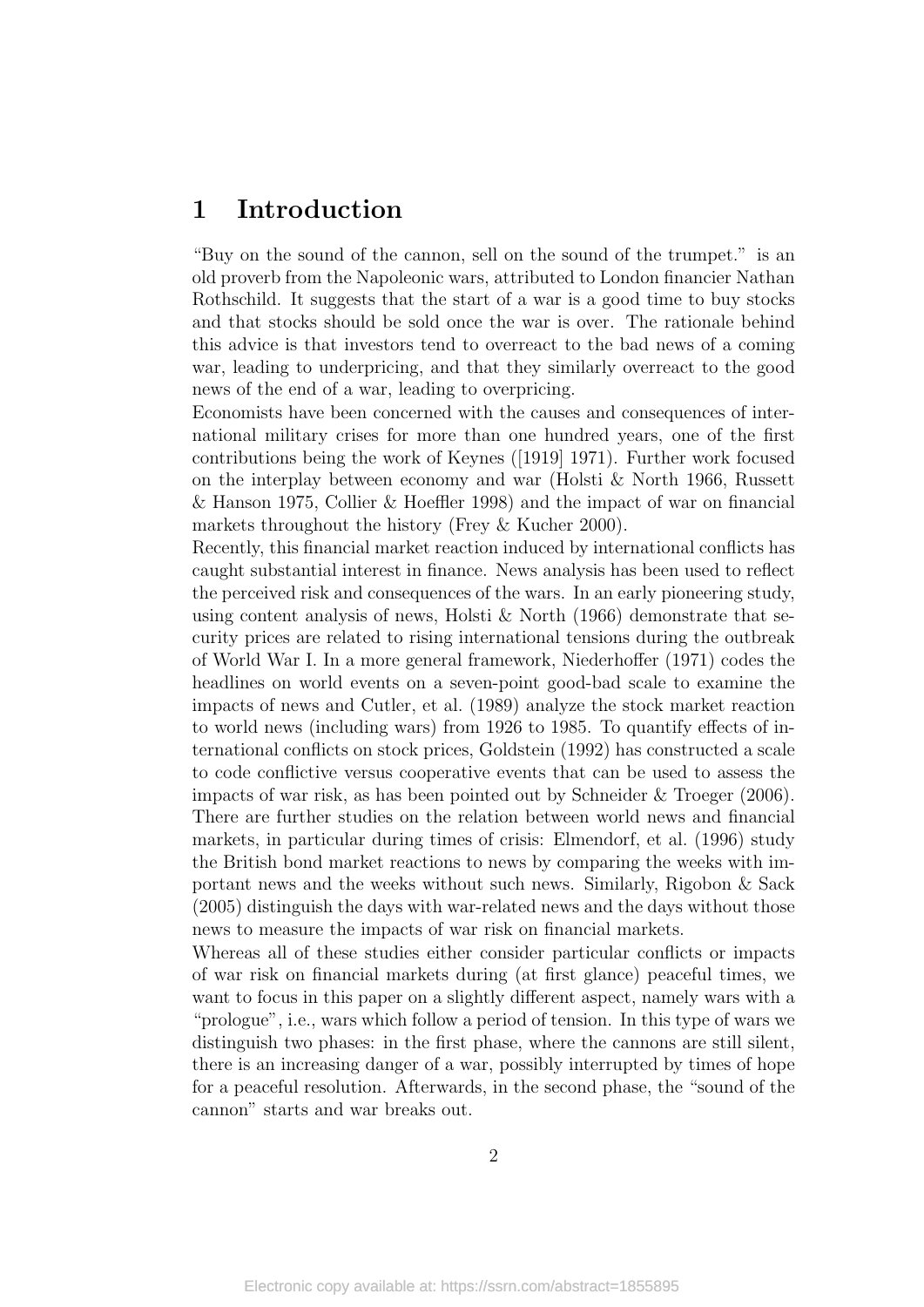The surprising finding of our analysis is that often the reaction of the stock market to the likelihood of a war is different between these two phases: whereas in the pre-war phase an increased likelihood of war decreases market returns, the outbreak of the war itself, so to say the increase of the likelihood from 99% to 100%, increases market returns!

We observe this striking puzzle for a number of larger wars, including the Iraq War and World War II. In all cases we study the impact on the US stock market as measured by S&P500 or Dow Jones Industrial Average. To complement our results, we also analyze all other international crises with large impact since World War II, in particular wars that started unexpectedly, such as the Korean War.

This paper is organized as follows. Section [2](#page-4-0) discusses different proxies to estimate the likelihood of a war. Section [3](#page-5-0) analyzes the Iraq War in 2003 using different likelihood measurements and shows that a puzzle in the development of stock prices along the evolvement of an international crisis can be observed. Using further examples of international wars in section [4,](#page-11-0) it is shown that this phenomenon does not seem to be restricted to the Iraq War. Section [5](#page-21-0) discusses possible explanations for the puzzle. Section [6](#page-27-0) concludes.

# <span id="page-4-0"></span>2 Estimating the likelihood of war

To analyze market reactions on changes in the likelihood of a war, we first need to find appropriate proxies for this likelihood. We analyze the Iraq War since for this war several independent estimates for the probability of a war are available. Using the Iraq War as a benchmark we establish a simple yet robust proxy using news that we can then readily apply to older wars where other data would not be available.

The Iraq crisis started to become serious on January 28, 2003 when president George W. Bush announced a possible attack of Iraq regardless of respective resolutions by the UN. After the ultimatum proposed to Saddam Hussein on March 17 to leave Iraq within 48 hours had expired, the first military intervention by the US started immediately in the early morning of March 20. Later that morning, President George Bush formally announced the Operation Iraqi Freedom after the military invasion had already begun.

Following Wolfers & Zitzewitz (2009), we use two independent estimates for the probability that a war would take place in Iraq: First, the "Saddameter", being an expert estimate for the likelihood of an invasion into Iraq which was published on a daily basis by William Saletan on [www.slate.com.](http://www.slate.com) This estimate provides us with data from November 2002 to March 18, 2003. Second, on the online exchange platform [www.tradesports.com](http://www.tradesports.com) there existed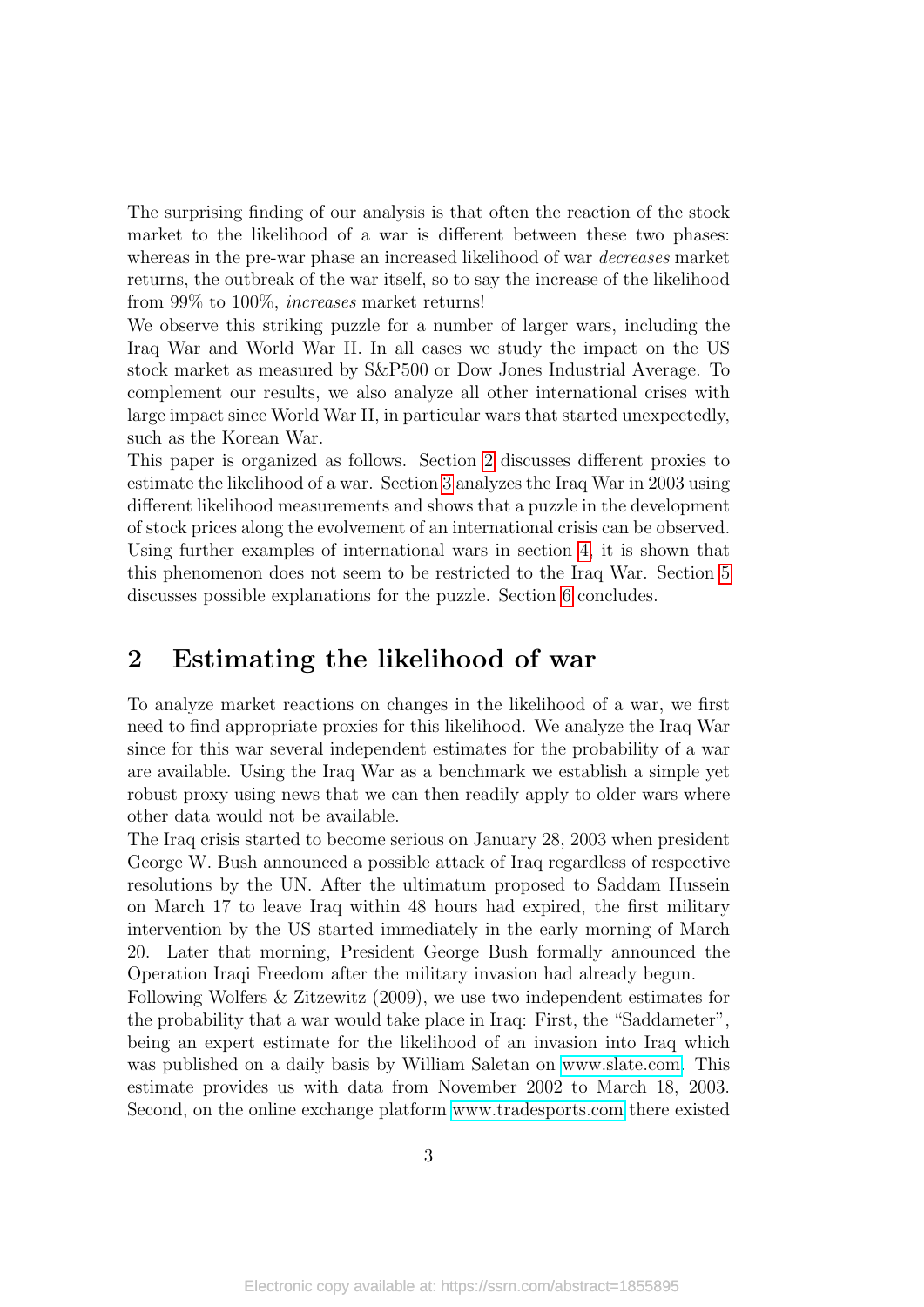<span id="page-5-1"></span>

|                      | Saddam Security June Iraq war news |               |
|----------------------|------------------------------------|---------------|
| Saddameter           | $\rho = 0.86$                      | $\rho = 0.66$ |
|                      | $N=56$                             | $N = 81$      |
| Saddam Security June |                                    | $\rho = 0.64$ |
|                      |                                    | $N=78$        |

Table 1: Correlations between different proxies for the probability of a war. All correlations are significant on the 1% level and use the largest available number of days from the time series discussed in the main text.

a security, called the "Saddam Security", which was designed to pay a certain amount if and only if Saddam Hussein, president of Iraq, would still be in power at a certain date. A war was expected to end his rule on Iraq, so the Saddam Security prices gave a good probability estimate for the likelihood of a war before the designated date (also see Amihud & Wohl  $(2004)$ ). This security was available with different maturity dates, where only the March 2003 and June 2003 securities had a long enough price series. We use the June security, since the pattern of the March security is somehow obfuscated by the fact that even though the probability for a coming war increased, it was at times not at all clear whether the eventual war would be over before the end of March.

As another proxy we studied news data from the New York Times. We counted how many articles with the key words "war" and "Iraq" appeared in each day's issue. To show that this variable is closely related to the above mentioned probability measurements and that it provides the same qualitative indications about the war likelihood, we regress each of the two measurements (i.e., the Saddameter and the Saddam Security) on our news proxy. The results are reported in Table [1.](#page-5-1) We see that the news variable is positively correlated with the Saddameter, that is, the expert measurement on the war likelihood and the number of (mostly negative) news items run in the same direction. The comovement between the Saddameter and the news variable between November 2002 to March 2003 is depicted in Figure [1](#page-6-0) and is negatively related to the development of the S&P 500. Similarly, the news proxy is positive related to the Saddam Security.

# <span id="page-5-0"></span>3 The Iraq war puzzle

As mentioned earlier, a puzzle can be observed when analyzing data from stock market values prior to and at the onset of a war. The relation between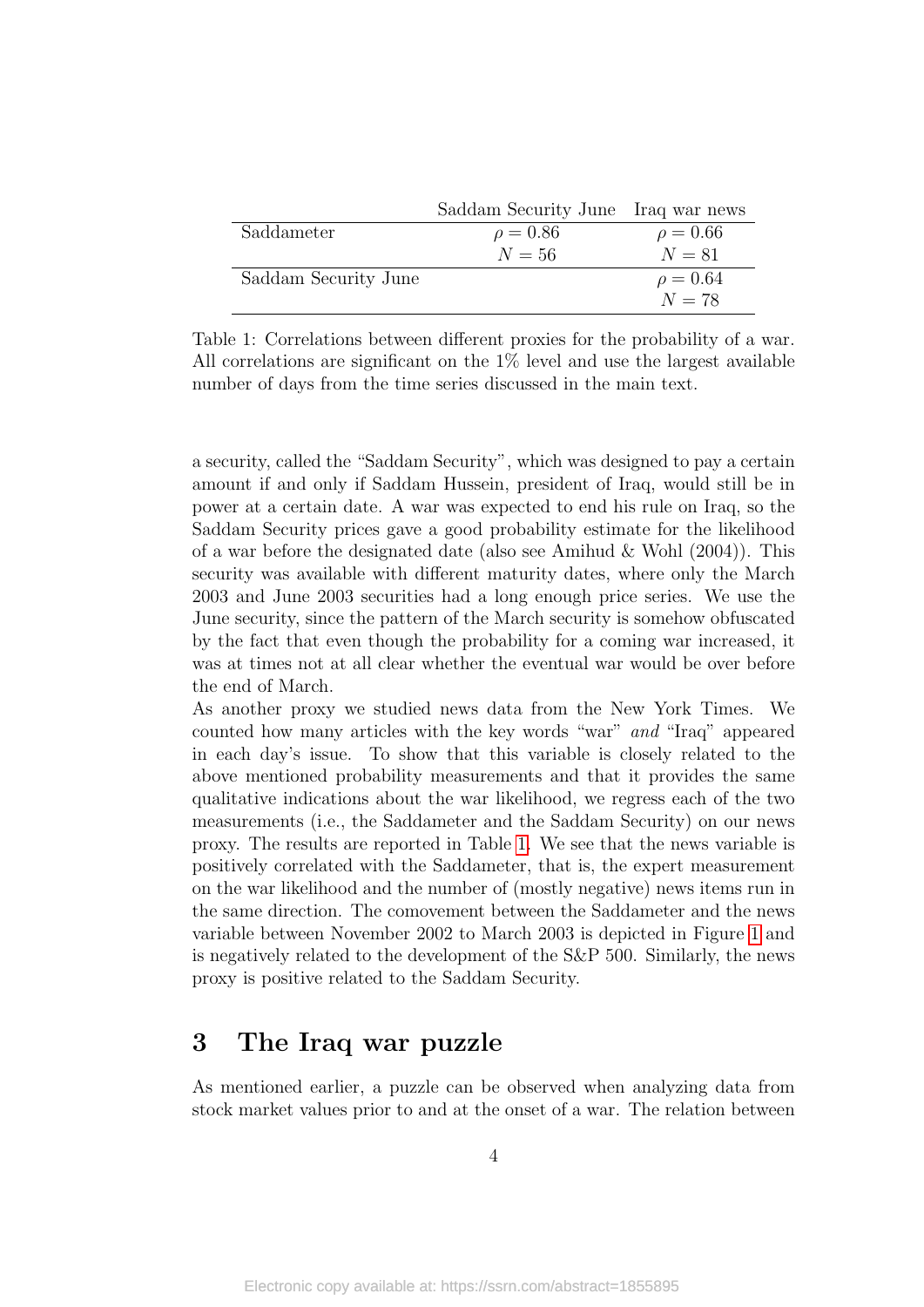<span id="page-6-0"></span>

Figure 1: Iraq War: S&P 500 and probability of a war (November 2002 to March 2003).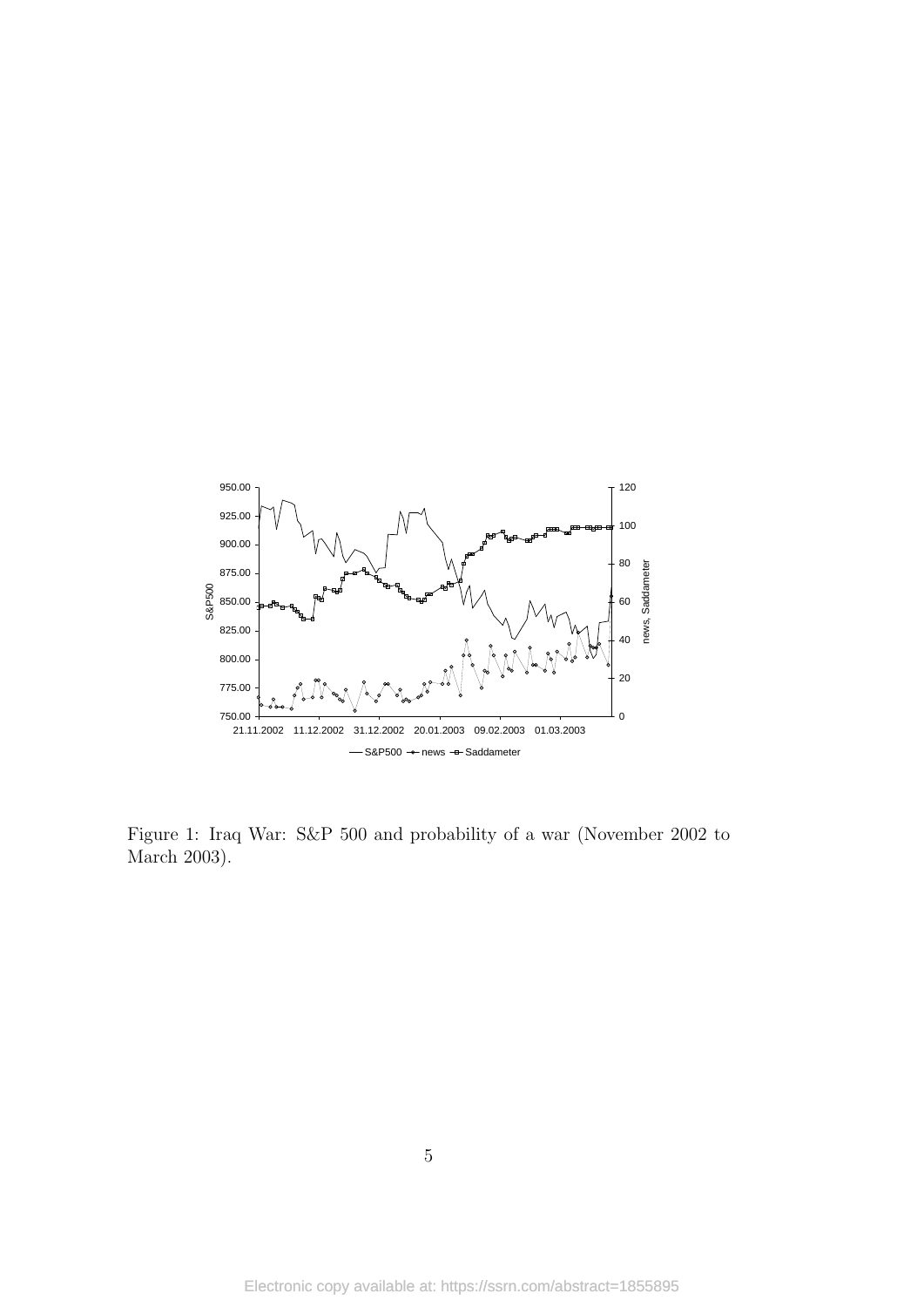stock market values and the probability of an international conflict emerging into a war is negative as long as the conflict is still evolving. However, it becomes positive at the actual onset of the war, thus a positive shock in the stock market can be observed when the war likelihood increases to 100%. In other words, an increasing war likelihood seems to decrease stock prices, while the outbreak of the war itself seems to increase stock prices. This is what we call the "war puzzle".

To provide empirical evidence for this puzzle, we begin with an analysis of the Iraq War in 2003. The main reason for this approach is the fact that for this war we use two alternative measurements of the probability of a war, namely the Saddameter and the news variable described in section [2.](#page-4-0) As previously explained, this has the advantage that we are able to conduct econometric analyses for both types of probability measures in the same war. Hence, showing that the news variable is a valid proxy for the war likelihood, we can then use this variable to analyze periods of war where no alternative probability measures are available. In this way we study the relation between the US stock market and the war likelihood.

Analyzing the characteristics of the S&P 500, news, and the Saddameter, we find that these time-series are non-stationary in levels, but stationary in first differences (see Table [2](#page-8-0) for augmented Dickey-Fuller test statistics for unit roots). Moreover, we find evidence for a cointegrating relationship between the S&P 500 and each probability measure of order one (see Table [3\)](#page-8-1). This leads us to the choice of an error correction model to appropriately model the relation between the US stock market and the war likelihood. The econometric models employed to study the stock market in the pre-war phase are

$$
\Delta SP500_{t-1} = \beta_1 \Delta SP500_{t-2} + \beta_2 \Delta news_t + \gamma [SP500_{t-2} - \alpha_0 - \alpha_1 news_{t-1}] + \epsilon_t
$$
  

$$
\Delta SP500_{t-1} = \beta_1 \Delta SP500_{t-2} + \beta_2 \Delta Sadd_{t-1} + \gamma [SP500_{t-2} - \alpha_0 - \alpha_1 Sadd_{t-1}] + \epsilon_t
$$

where ∆SP500 measures absolute daily changes in the S&P 500 and the error correction parameter  $\gamma$  captures the degree to which deviations from an equilibrium in the previous period (captured by the error term) affect current values. Hence,  $\gamma$  is expected to be negative if a long run equilibrium relationship prevails. Note that the functional form of most of the regressions used in this and the following sections is such that the explanatory variable is lagged forward relative to the dependent variable. While this may seem slightly counterintuitive at first sight, the reason is that there exists a certain delay between the stock market pricing an event and its actual publication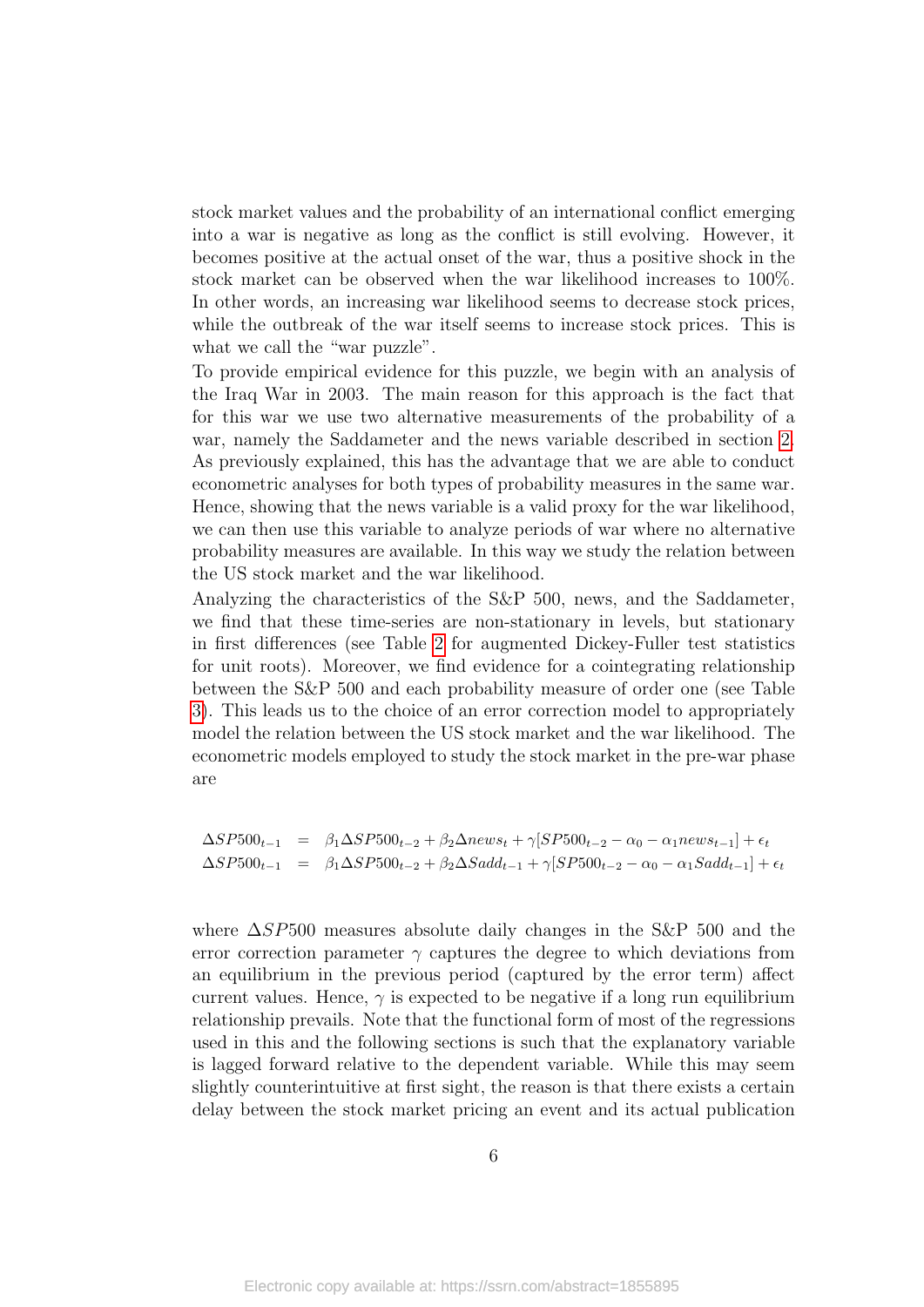<span id="page-8-0"></span>

|                   |                            | Intercept                 | Intercept and trend |
|-------------------|----------------------------|---------------------------|---------------------|
| levels            | <i>S</i> &P <sub>500</sub> | $-1.516701$               | $-2.566209$         |
|                   | news                       | 0.177096                  | $-7.012188***$      |
|                   | Saddameter                 | $-0.512926$               | $-1.890143$         |
|                   |                            |                           |                     |
| first differences | <i>S</i> &P <sub>500</sub> | $-9.688364***$            | $-9.622123***$      |
|                   | news                       | $-7.768300***$            | $-7.820706***$      |
|                   |                            | $Saddameter -7.838634***$ | $-7.784029***$      |

Table 2: Iraq War: ADF test statistics for unit roots.

<span id="page-8-1"></span>

|                   |                                                                                                                 | Intercept                        | Intercept and trend              |
|-------------------|-----------------------------------------------------------------------------------------------------------------|----------------------------------|----------------------------------|
| levels            | $\epsilon_t = S\&P500_t - \beta_0 - \beta_1 news_t$                                                             | $-3.097145**$                    | $-5.436361***$                   |
|                   | $\epsilon_t = S\&P500_t - \beta_0 - \beta_1Saddameter_t$                                                        | $-3.838913***$                   | $-3.798512**$                    |
| first differences | $\epsilon_t = S\&P500_t - \beta_0 - \beta_1 news_t$<br>$\epsilon_t = S\&P500_t - \beta_0 - \beta_1Saddameter_t$ | $-13.20518***$<br>$-9.259228***$ | $-13.14161***$<br>$-9.200276***$ |

Table 3: Iraq War cointegration tests: ADF test statistics for unit roots in residuals  $\epsilon_t$ .

in the newspaper. $<sup>1</sup>$  $<sup>1</sup>$  $<sup>1</sup>$ </sup>

The estimated coefficients are presented in Table [4.](#page-9-0) Both news and the Saddameter are highly significant at the 1%- and 5%-level, respectively, and indeed indicate a negative relationship between stock prices and the war likelihood. An increase in the probability of a war is thus associated with decreasing stock market values.<sup>[2](#page-8-3)</sup> In particular, an increase in the difference of the number of news,  $\Delta news_t$ , by one unit leads to a decrease in the difference in the S&P 500,  $\Delta SP500_{t-1}$ , by 0.507 points. Similarly, an increase in the difference of Saddameter value,  $\Delta Sadd_{t-1}$ , by one percentage point leads to a decrease in the difference in the S&P 500,  $\Delta SP500_{t-1}$ , by 1.112 points. The one day lag in the news variable can be attributed to the time required for physical publication in the newspaper. Since both probability measures

<span id="page-8-2"></span><sup>1</sup>Standard predictive models are often constructed such that changes in variables at time  $t+1$  are explained by changes in variables at time t. In our case this approach would require to use a variable for the war likelihood which realizes prior to actual changes in the stock market. However, since our argument is to use the news proxy as a flexible probability measurement which is available for different wars over time, the functional forms used here slightly differ from standard models due to the delay of news publication. This however does not alter the models' predictive power.

<span id="page-8-3"></span><sup>&</sup>lt;sup>2</sup>Also, the error correction parameter  $\gamma$  is significantly negative as expected for both types of probability measurements.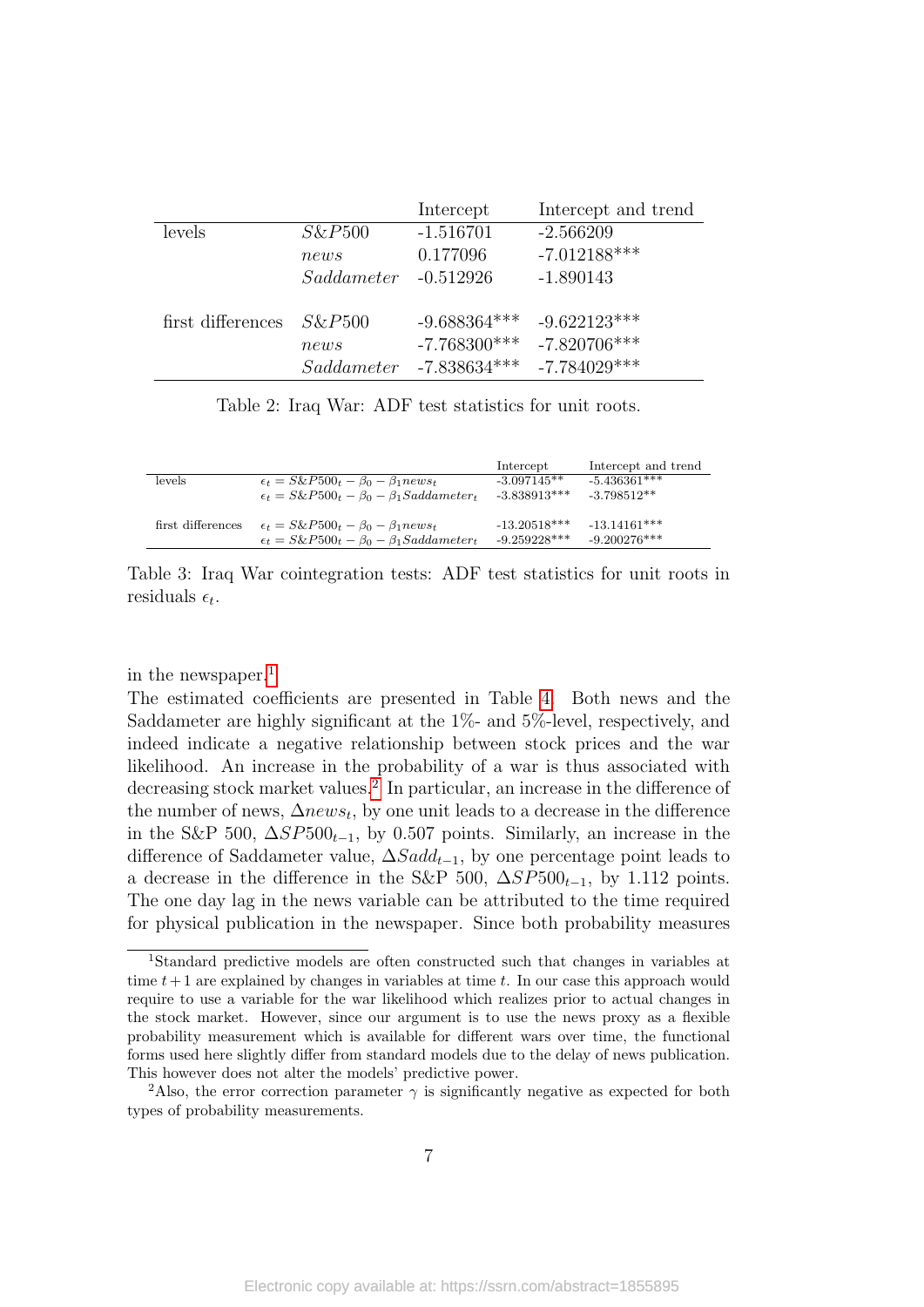<span id="page-9-0"></span>

|                      | Iraq War 2003  | Iraq War 2003        |
|----------------------|----------------|----------------------|
|                      | <b>ECM</b>     | ECM                  |
|                      | stocks on news | stocks on Saddameter |
| $\Delta SP500_{t-2}$ | $-0.053043$    | 0.051166             |
|                      | 0.110395       | 0.111035             |
| $\gamma$             | $-0.227357***$ | $-0.394025***$       |
|                      | 0.068093       | 0.101989             |
| $news_{t-1}$         | $-3.661144***$ |                      |
|                      | 0.564399       |                      |
| $\triangle news_t$   | $-0.507151***$ |                      |
|                      | 0.183471       |                      |
| $Sadd_{t-1}$         |                | $-2.305066$ ***      |
|                      |                | 0.189155             |
| $\Delta Sadd_{t-1}$  |                | $-1.114737**$        |
|                      |                | 0.492670             |
| $R^2$                | 0.168027       | 0.276713             |
| N                    | 78             | 78                   |
| from                 | Nov 21, 2002   | Nov 21, 2002         |
| $\rm{to}$            | March 18, 2003 | March 18, 2003       |

Table 4: Iraq War: error correction model for the effect of the war likelihood on stock markets.

yield the same implications, they may both be regarded as valid proxies which ensures that we can employ the news variable as a valid proxy also in periods of war where alternative probability measures are not available.

To study the behavior of the stock market at the onset of the war, we conduct an analysis for structural breaks in the development of the stock market index. To this end, the S&P 500 is regressed on a binary dummy  $D_t$  defined as

$$
D_t = \begin{cases} 0 & \text{if } t < \tilde{t} \\ 1 & \text{if } t \ge \tilde{t} \end{cases}
$$

where  $\tilde{t}$  indicates a potential structural break, and a time window of size  $51<sup>3</sup>$  $51<sup>3</sup>$  $51<sup>3</sup>$ around  $\tilde{t}$  is used to obtain a set of regressions of the type

$$
SP500_t = \beta_0 + \beta_1 D_t + \epsilon_t.
$$

<span id="page-9-1"></span><sup>&</sup>lt;sup>3</sup>That is, the data set ranges from  $\tilde{t}$  − 25 to  $\tilde{t}$  + 25 days around  $\tilde{t}$ .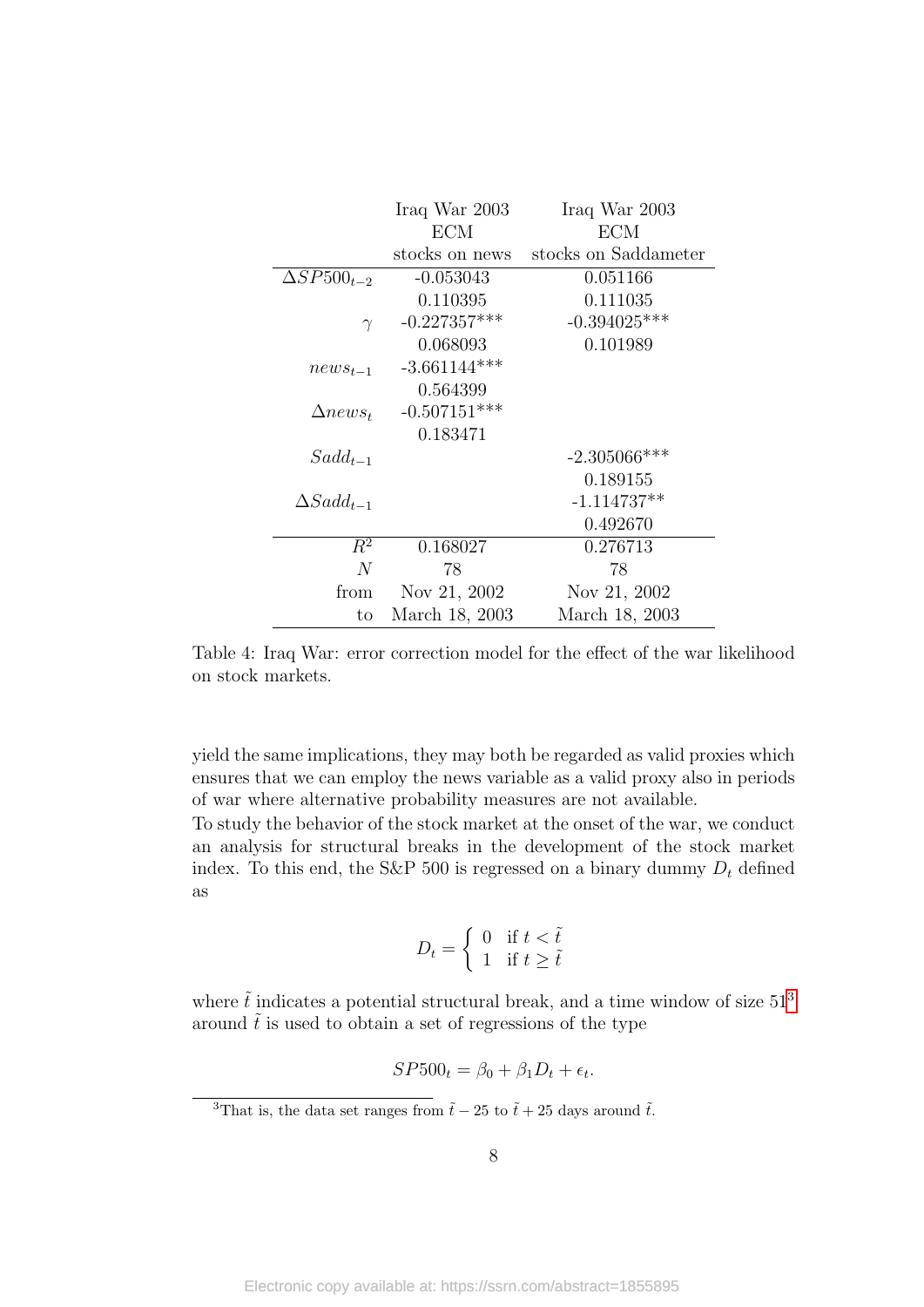<span id="page-10-1"></span>

|                | Iraq War 2003  |                |  |
|----------------|----------------|----------------|--|
| constant       | $832.1312***$  | 829.588***     |  |
|                | 3.2660         | 2.6123         |  |
| $D_t$          | 47.74957***    | 46.40008***    |  |
|                | 4.5742         | 3.6586         |  |
| critical event | March 20, 2003 |                |  |
| $R^2$          | 0.6898         |                |  |
| date           |                | March 18, 2003 |  |
| maximal $R^2$  |                | 0.7665         |  |
|                | 51             | 51             |  |

Table 5: Iraq War: analysis for structural breaks in the S&P 500 stock market index.

That is,  $\tilde{t}$  is varied over time until the largest associated  $R^2$  is found, where we suppose that the actual onset of a war, and hence the observed structural break denoted by  $t_0$ , lies in close proximity.<sup>[4](#page-10-0)</sup>

The results are presented in Table [5.](#page-10-1) The second column in this table shows the regression with the largest possible  $R^2$  obtained in the set, which amounts to 0.7665 in this case. The first column shows a regression where  $t_0$  is close to that associated with the largest  $R^2$  and indicates a critical event in the development of the conflict at the same time. Here, the largest  $R^2$  is associated with March 18, 2002 while on March 20, 2003 the invasion of Iraq occured  $(R^2 = 0.6898)$ . Thus, the above procedure predicts the true structural break relatively well.<sup>[5](#page-10-2)</sup> In case of the Iraq war, the S&P 500 increases by 46.4 points at the time of the predicted structural break and by 47.8 points at the time of the invasion two days later. The coefficients are positive and significantly different from zero at the 1%-level.

<span id="page-10-0"></span><sup>&</sup>lt;sup>4</sup>We use this type of structural break analysis since we are interested in whether there exists an instantaneous jump in the stock market index at the onset of a war. Alternatively, one could ask whether there are possible changes in the trend of the stock market. Then, for instance, a regression testing for changes in expected growth rates of stock returns may be appropriate.

<span id="page-10-2"></span><sup>5</sup>Note that the estimated structural break on March 18 coincides with the beginning of the US ultimatum to Saddam Hussein. Investors might have anticipated that this ultimatum would not be agreed upon and hence caused an early rise in stock market values.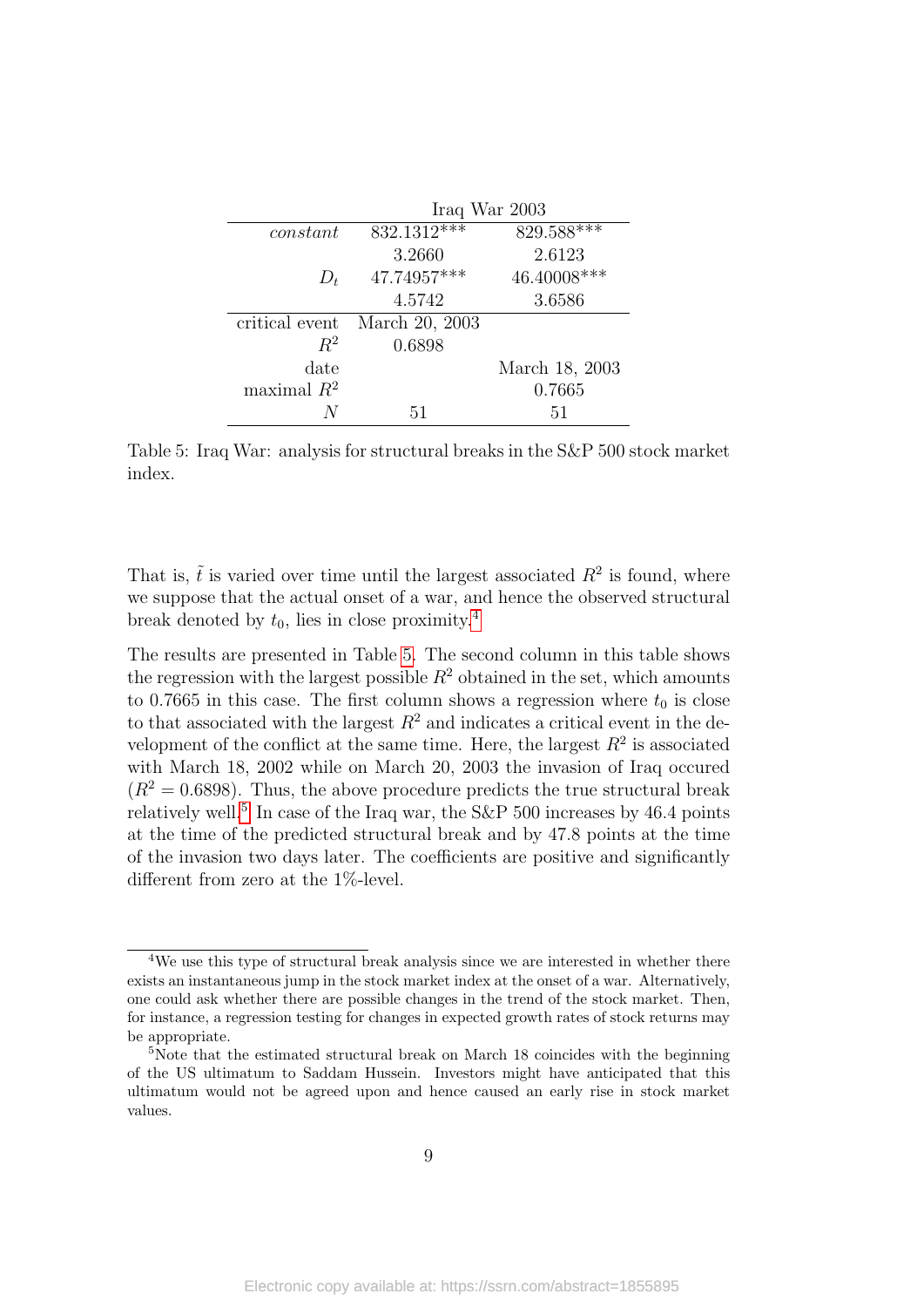<span id="page-11-2"></span>

|                 | Costs in billion 2008 US\$ $%$ of GDP |      |
|-----------------|---------------------------------------|------|
| World War II    | 4114                                  | 35.8 |
| Korean War      | 320                                   | 4.2  |
| Vietnam War     | 686                                   | 2.3  |
| Gulf War        | 96                                    | 0.3  |
| Iraq War        | 648                                   | 1.0  |
| Afghanistan War | 171                                   | 0.3  |

Table 6: List of the most costly wars to the US (Source: Stephen Daggett, CRS Report for Congress, costs of major U.S. wars, July 2008).

## <span id="page-11-0"></span>4 The war puzzle – a general phenomenon

The results of the previous section could either be a general phenomenon or just an idiosyncrazy of the Iraq War. In this section we therefore extend the analysis to other wars with large international impact since the World War II. We face two problems here: first, we need to decide which wars to include, and second, the number of large scale wars during this time was – fortunately – not big enough to use one econometric approach for all wars. Instead of trying a unified analysis, we are therefore forced to study the conflicts separately.

We solve the above-mentioned selection problem by using the list of the most costly wars to the US (and thus arguably to the US economy) as composed by Stephen Daggett<sup>[6](#page-11-1)</sup> (see Table  $6$ ). In the following we will study each of the wars from this list, where we make a distinction between wars with a surprising start and wars with a longer prelude. Since the wars took place at very different times, with news traveling at different speeds, the econometric models we apply necessarily differ in details.

#### 4.1 World War II (1939–45)

To analyze World War II, two starting days can be studied: first, the German invasion in Poland on September 1st, 1939, and second the Japanese attack on Pearl Harbor on December 7, 1941, involving the US into the war.

We study first the former event while we will study the latter in section [4.6.](#page-20-0) To analyze it in an econometric setting, a first differences approach of the form

<span id="page-11-1"></span><sup>6</sup>CRS Report for Congress, costs of major US wars, July 2008.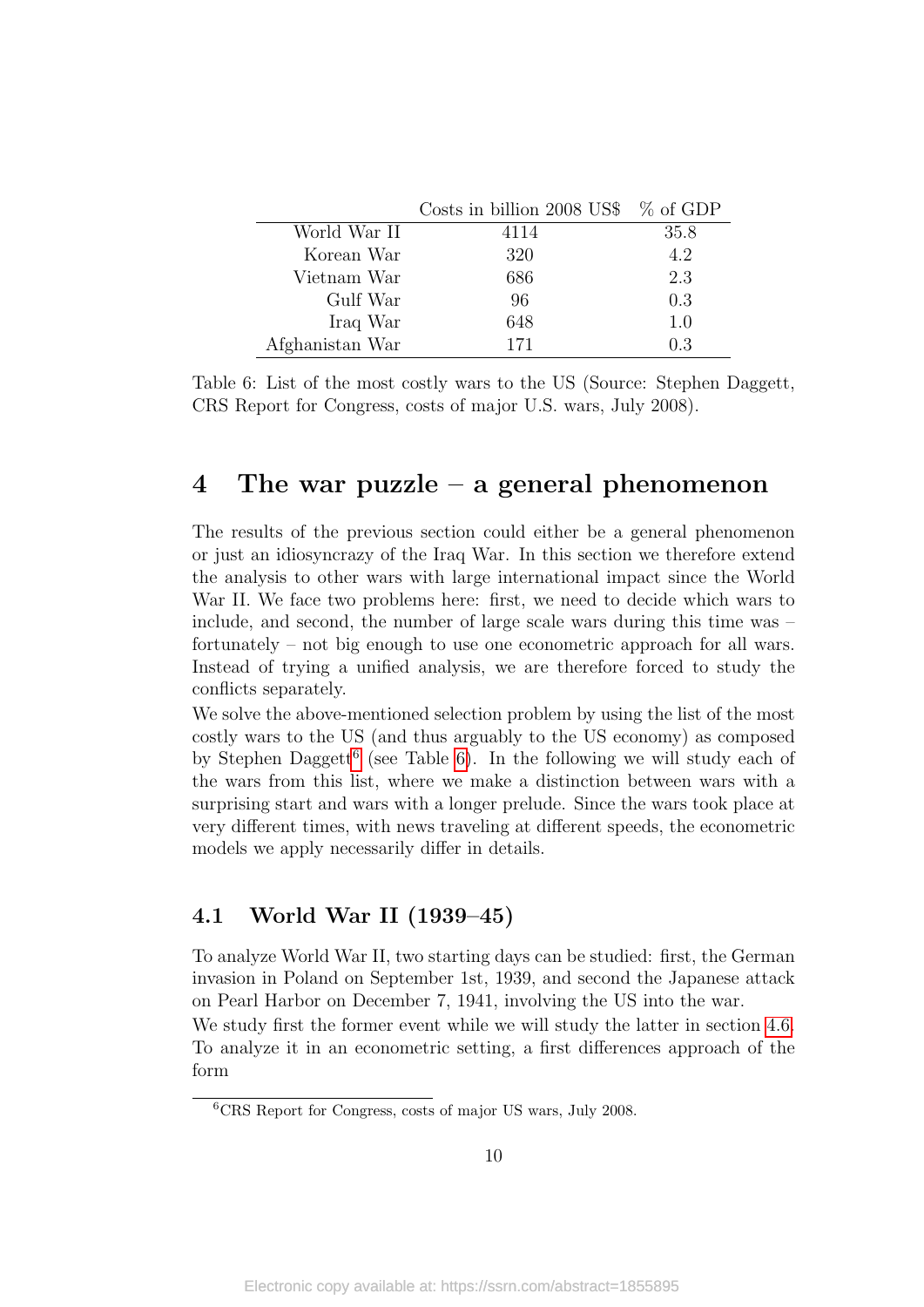<span id="page-12-0"></span>

Figure 2: World War II: Dow Jones Index and probability of a war (June to September 1939).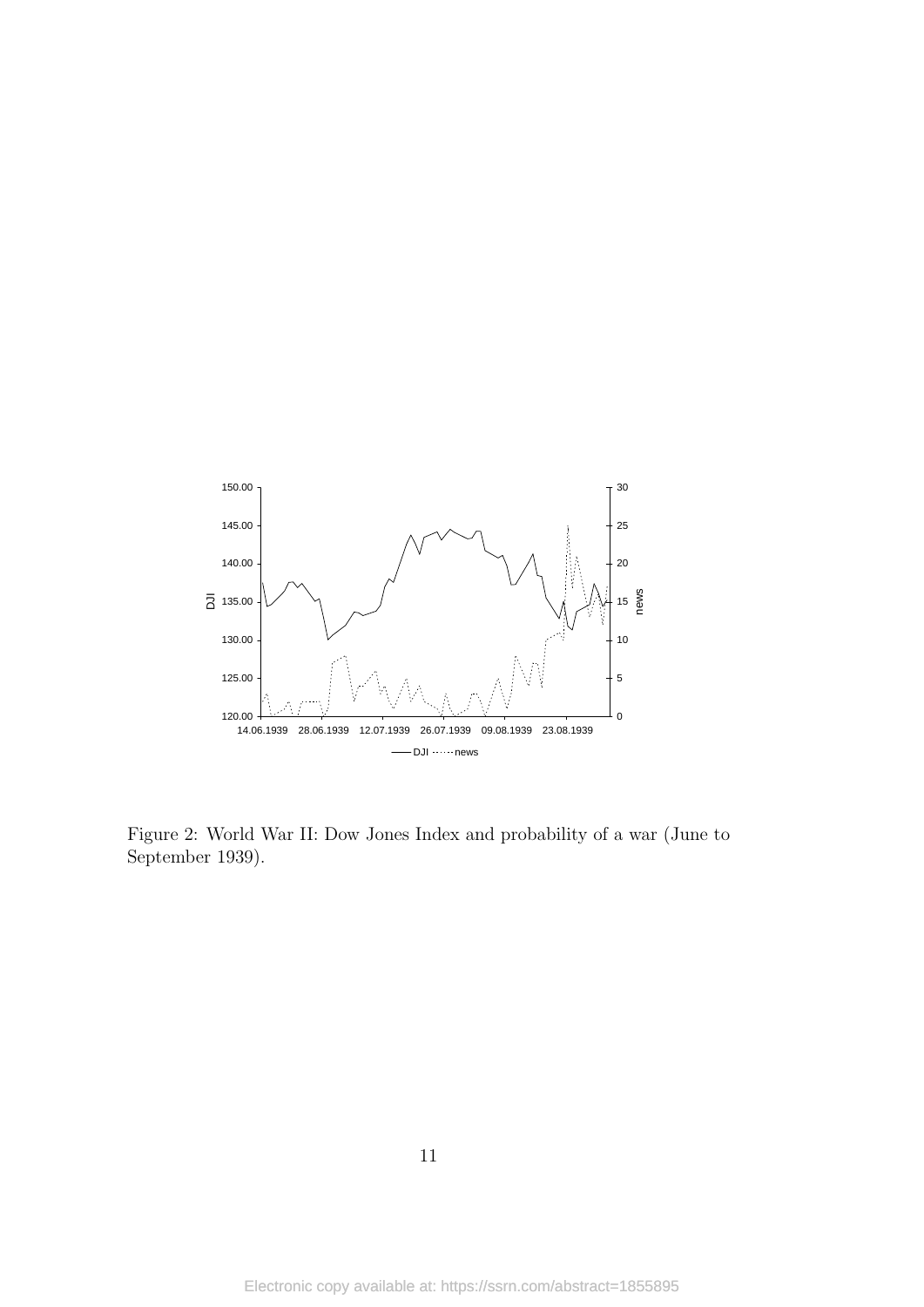<span id="page-13-0"></span>

|                     | World War II      |
|---------------------|-------------------|
|                     | first differences |
|                     | stocks on news    |
| constant            | 0.182669          |
|                     | 0.185875          |
| $\Delta DJI_{t-2}$  | $-0.000372$       |
|                     | 0.118141          |
| $\Delta news_t$     | $-0.284428***$    |
|                     | 0.086258          |
| $\Delta news_{t-1}$ | $-0.194573**$     |
|                     | 0.074057          |
| $\Delta news_{t+1}$ | $-0.265086***$    |
|                     | 0.069688          |
| $R^2$               | 0.227573          |
| N                   | 69                |
| from                | May 25, 1939      |
| to                  | Aug 31, 1939      |

Table 7: World War II: first difference estimations of the effect of the war likelihood on stock prices.

<span id="page-13-1"></span>

|                | World War II      |                   |
|----------------|-------------------|-------------------|
| constant       | 138.332***        | 137.9776***       |
|                | 0.7928            | 0.6311            |
| $D_t$          | 12.60185***       | 13.54894***       |
|                | 1.1104            | 0.8839            |
| critical event | September 1, 1939 |                   |
| $R^2$          | 0.7244            |                   |
| date           |                   | September 5, 1939 |
| maximal $R^2$  |                   | 0.8274            |
|                | 51                | 51                |

Table 8: World War II: analysis for structural breaks in the Dow Jones Index.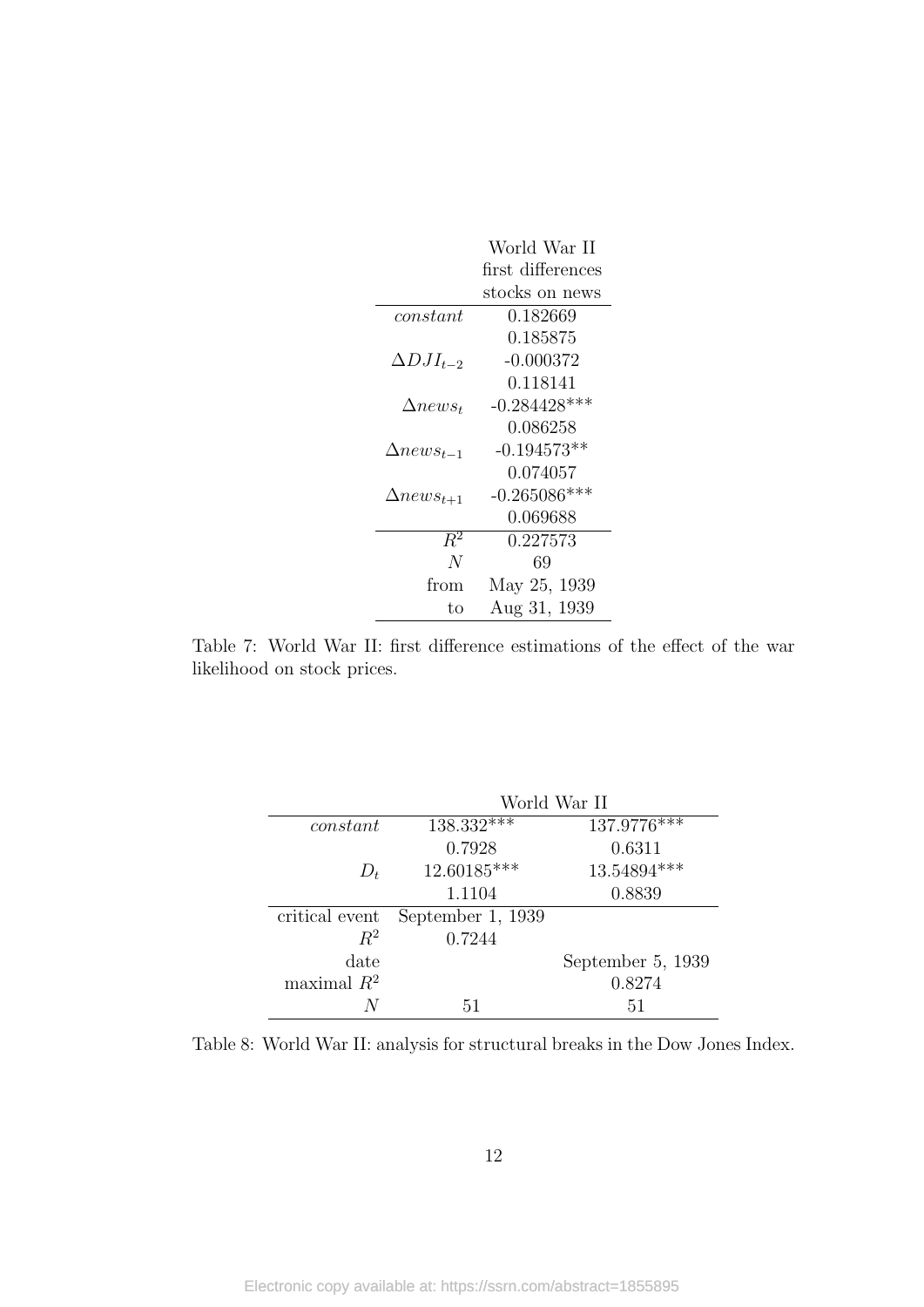$$
\Delta DJI_{t-1} = \beta_0 + \beta_1 \Delta DJI_{t-2} + \beta_2 \Delta news_{t+1} + \beta_3 \Delta news_t + \beta_4 \Delta news_{t-1} + \epsilon_t
$$

is most appropriate. The stock market is described by absolute daily changes in the Dow Jones Index,  $\Delta DJI$ , and the war likelihood is from now on captured by the news proxy, i.e. the number of articles in the New York Times featuring the key words "war" and "Poland". Figure [2](#page-12-0) depicts the relation between the Dow Jones Index and the probability of a war between June and September 1939. Table [7](#page-13-0) shows the regressions results obtained from estimating this equation. The marginal effect of the news variable is significantly negative for all different lags  $\Delta news_{t-1}$ ,  $\Delta news_t$ , and  $\Delta news_{t+1}$ and ranges from -0.195 ( $\Delta news_{t-1}$ ) to -0.284 ( $\Delta news_t$ ) points. Table [8](#page-13-1) shows the results obtained from the structural break analysis of type

$$
DJI_t = \beta_0 + \beta_1 D_t + \epsilon_t.
$$

September 5, 1939 is identified as the most likely structural break in the data set  $(R^2 = 0.8274)$ . In fact, this lies close to the German attack of Poland being the critical event on September 1, 1939 ( $R^2 = 0.7244$ ). The time lag might be explained by the slower speed of news publication at that time.

#### 4.2 Vietnam War (1955–75)

Next, we examined whether there is empirical evidence for the war puzzle in case of the Vietnam War. This war distinguishes itself from others by the fact that there is no clear time frame in which to fit the war, but it can rather be described as an extended period of tensions. The development of the Dow Jones Index and the news variable between February 1964 and March 1965 is depicted in Figure [3.](#page-15-0)

The most suitable regression for this war is a time-series approach of type

$$
\Delta DJI_{t-1} = \beta_0 + \beta_1 \Delta DJ_{t-2} + \beta_2 \Delta news_t + \beta_3 \Delta news_{t-1} + \epsilon_t,
$$

where the according results are presented in Table [9.](#page-16-0) Again, we see a significant negative relation between the war likelihood and the development of stock prices. Table [10](#page-16-1) then shows the results for the analysis of structural breaks in the Vietnam War. We see that the ad hoc regression identifies April 15, 1965 as the event associated with the largest coefficient of determination,  $R^2 = 0.7860$ . In fact, one critical event coincides with this date: it marks the first US and South Vietnamese bombing of Viet Cong positions. The jump in stock prices is significantly positive at the 1%-level and amounts to an increase of the Dow Jones Index by 28.01 points.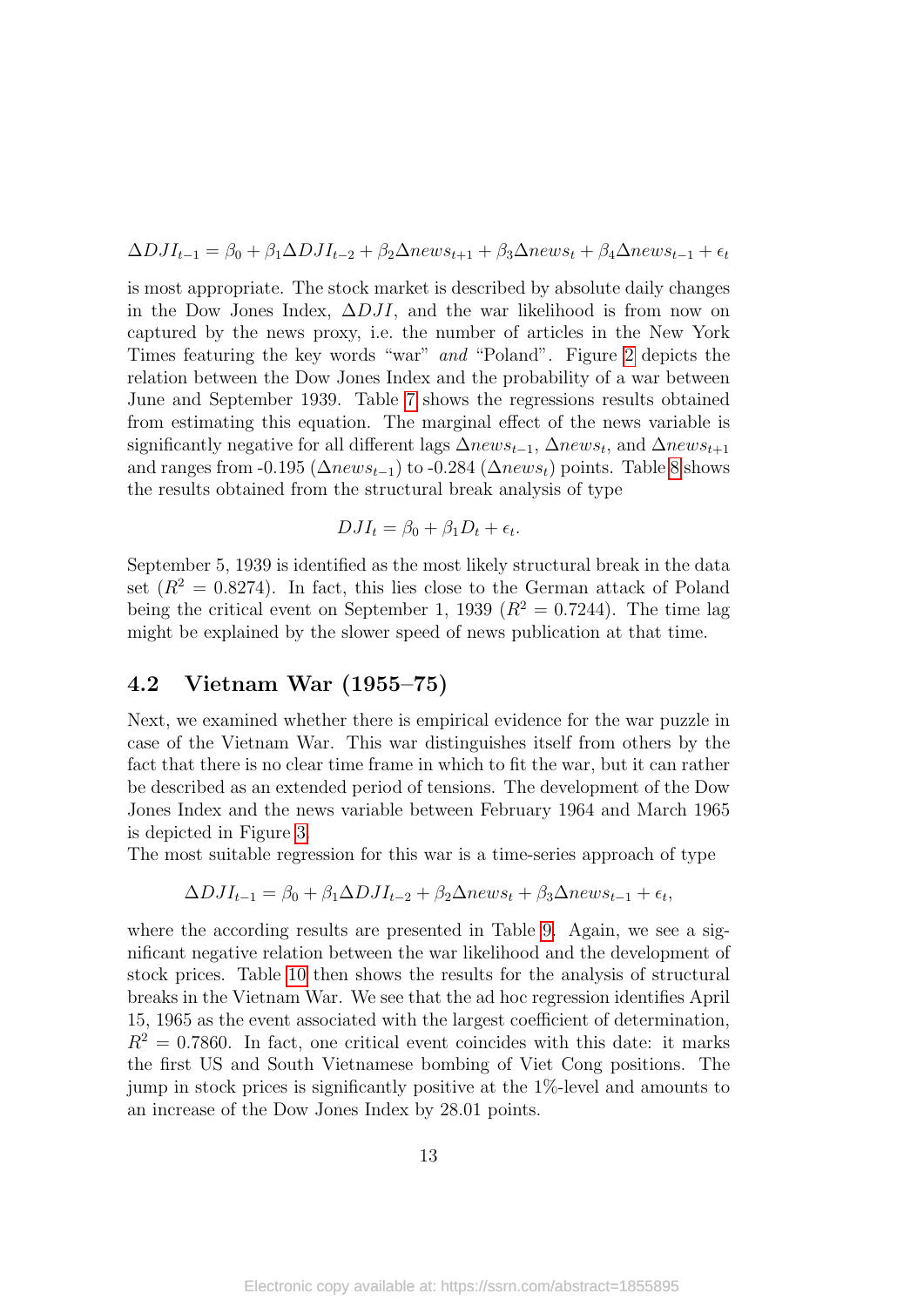<span id="page-15-0"></span>

Figure 3: Vietnam War: Dow Jones Index and probability of a war (February 1964 to March 1965).

Note that for the war in Vietnam, the analysis does not exactly describe the pre-war period and the distinct outbreak of the war itself, but nevertheless proves to be a useful method to analyze the reaction of stock prices to war news within a prolonged period of tensions.

#### 4.3 Gulf War (1990-91)

We now analyze the Gulf War<sup>[7](#page-15-1)</sup> which started with the invasion of Iraq into Kuwait on August 2, 1990 and ended with the defeat of the Iraq by the US and their allies on February 28, 1991. However, the relevant date for our analysis is January 17, 1990 when the Operation Desert Storm (with the goal to liberate Kuwait) was started by massive aerial bombing and the war started into its second and much larger phase. As such, our news series goes until this date, interpreting the preceding time span as a pre-war phase from the perspective of the US and their allies.

Analyzing this relation again by a time-series approach, Table [11](#page-17-0) shows the results. We see once more that there is empirical evidence for a significant

<span id="page-15-1"></span><sup>7</sup>The Gulf War is often also referred to as Second Gulf War or Persian Gulf War.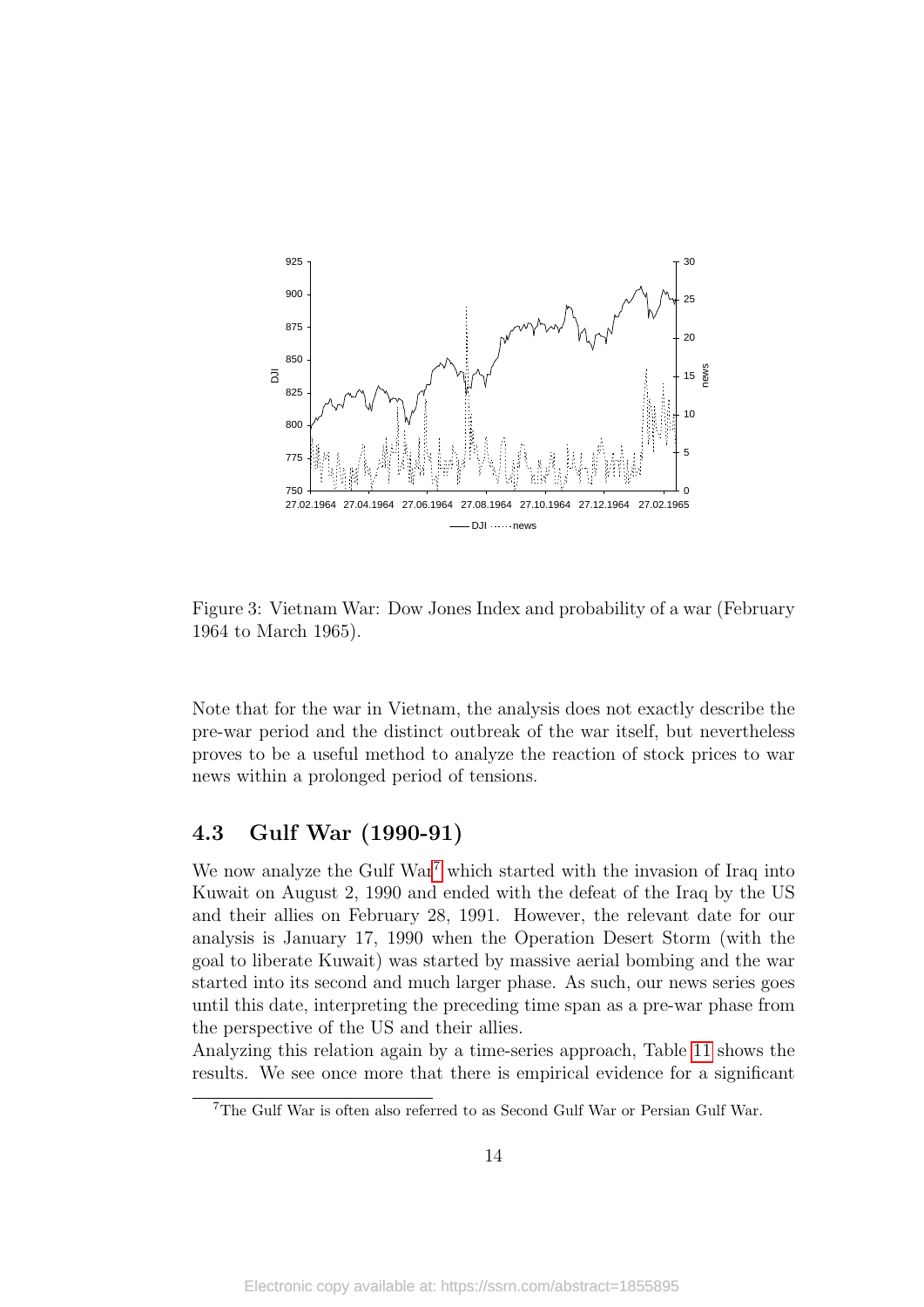<span id="page-16-0"></span>

|                     | Vietnam           |
|---------------------|-------------------|
|                     | first differences |
|                     | stocks on news    |
| constant            | 0.203179          |
|                     | 0.160907          |
| $\Delta DJI_{t-2}$  | $0.151938***$     |
|                     | 0.055254          |
| $\Delta news_t$     | -0.045566         |
|                     | 0.038402          |
| $\Delta news_{t-1}$ | $-0.116012***$    |
|                     | 0.038418          |
| $R^2$               | 0.050994          |
| N                   | 311               |
| from                | May 6, 1964       |
| to                  | March 12, 1965    |

Table 9: Vietnam war: first difference estimations of the effect of the war likelihood on stock prices.

<span id="page-16-1"></span>

|                | Vietnam War    |                |  |
|----------------|----------------|----------------|--|
| constant       | 896.2528***    | 896.2528***    |  |
|                | 1.4909         | 1.4909         |  |
| $D_t$          | $28.0122***$   | 28.0122***     |  |
|                | 2.0881         | 2.0881         |  |
| critical event | April 15, 1965 |                |  |
| $R^2$          | 0.7860         |                |  |
| date           |                | April 15, 1965 |  |
| maximal $R^2$  |                | 0.7860         |  |
|                | 51             | 51             |  |

Table 10: Vietnam War: analysis for structural breaks in the Dow Jones Index.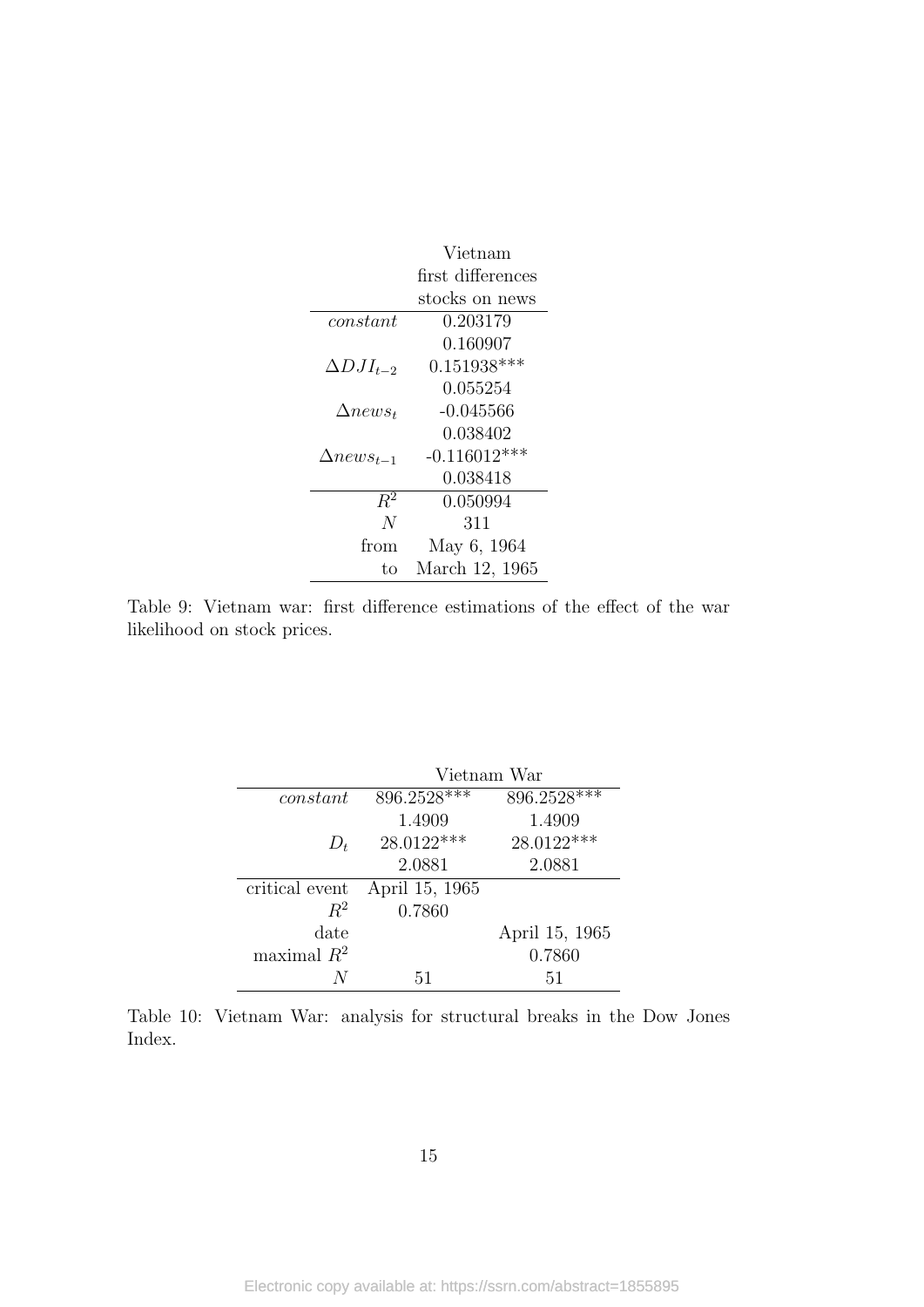<span id="page-17-0"></span>

|                        | Gulf War          |
|------------------------|-------------------|
|                        | first differences |
|                        | stocks on news    |
| constant               | 0.178762          |
|                        | 0.373536          |
| $\Delta SP500_{t-2}$   | 0.158764          |
|                        | 0.117019          |
| $\Delta news_t$        | $-0.288532**$     |
|                        | 0.128104          |
| $\triangle news_{t-1}$ | $-0.220716$       |
|                        | 0.132420          |
| $R^2$                  | 0.109827          |
| N                      | 72                |
| from                   | Oct 10, 1990      |
| tο                     | Jan 1, 1991       |

Table 11: Gulf War: first difference estimations of stock returns and news.

negative relation between news and stock market values. The analysis for structural breaks in the development of the S&P 500 (see Table [12\)](#page-18-0) identifies February 4, 1991 as the break point  $(R^2 = 0.8457)$  which, however, lies some days after the initial aerial bombing. In fact, the closest real event to this indication is Battle of Khafji being the first major ground battle in the Gulf War on January 29, 1991.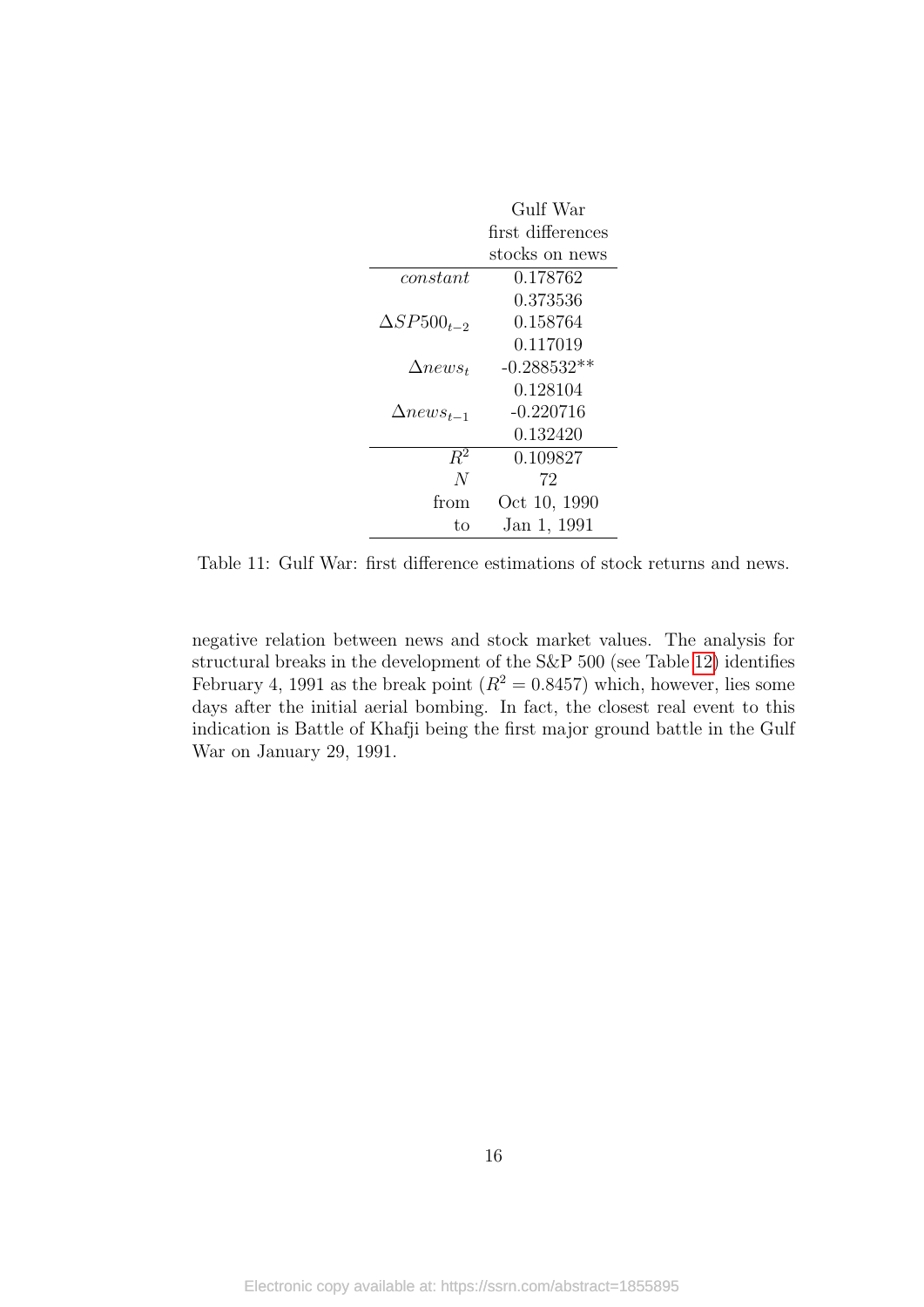<span id="page-18-0"></span>

|                | Gulf War         |                    |  |
|----------------|------------------|--------------------|--|
| constant       | $325.0572***$    | 326.9776***        |  |
|                | 2.0514           | 1.8212             |  |
| $D_t$          | 38.3470***       | 41.80586***        |  |
|                | 2.8731           | 2.5506             |  |
| critical event | January 29, 1991 |                    |  |
| $R^2$          | 0.7843           |                    |  |
| date           |                  | February 4, $1991$ |  |
| maximal $R^2$  |                  | 0.8457             |  |
|                | 51               | 51                 |  |

Table 12: Gulf War: analysis for structural breaks in the S&P 500 stock market index.

#### 4.4 Afghanistan (2001)

In contrast to the conflicts analyzed in the previous sections, the Afghanistan war, starting in October 2001, had a too short prelude (beginning only after Afghanistan's involvement into the attack on September 11, 2001 became clear) to be analyzed in a sufficient way. However, we can still perform an analysis for structural breaks and show that there exists an increase in stock market values at the onset of the war. Figure [4](#page-19-0) depicts the development of the S&P 500 and news between September and October 2001. Table [13](#page-19-1) shows the empirical results from the analysis for structural breaks. Again an increase in the S&P 500 around the time of the start of the war can be detected.

#### <span id="page-18-2"></span>4.5 Behavior of other large stock market indices

Do stock markets in other countries behave similarly as the US market? For the two recent wars with sufficiently long prelude, i. e. the Gulf War and the Iraq War, Figure [5](#page-20-1) shows that Japanese, German, and European stock indices mirror the development of the S&P 500 quite well. The analysis for structural breaks (see Table [14\)](#page-20-2) shows particularly for the Gulf War simultaneous up-moves at the onsets of war.<sup>[8](#page-18-1)</sup>

<span id="page-18-1"></span><sup>8</sup>Although it would be interesting to see how stock markets evolved in the countries were war actually took place, this analysis is often not feasible. Either stock exchanges were not yet institutionalized, or controlled by the government so that data would not be reliable, or data is not available.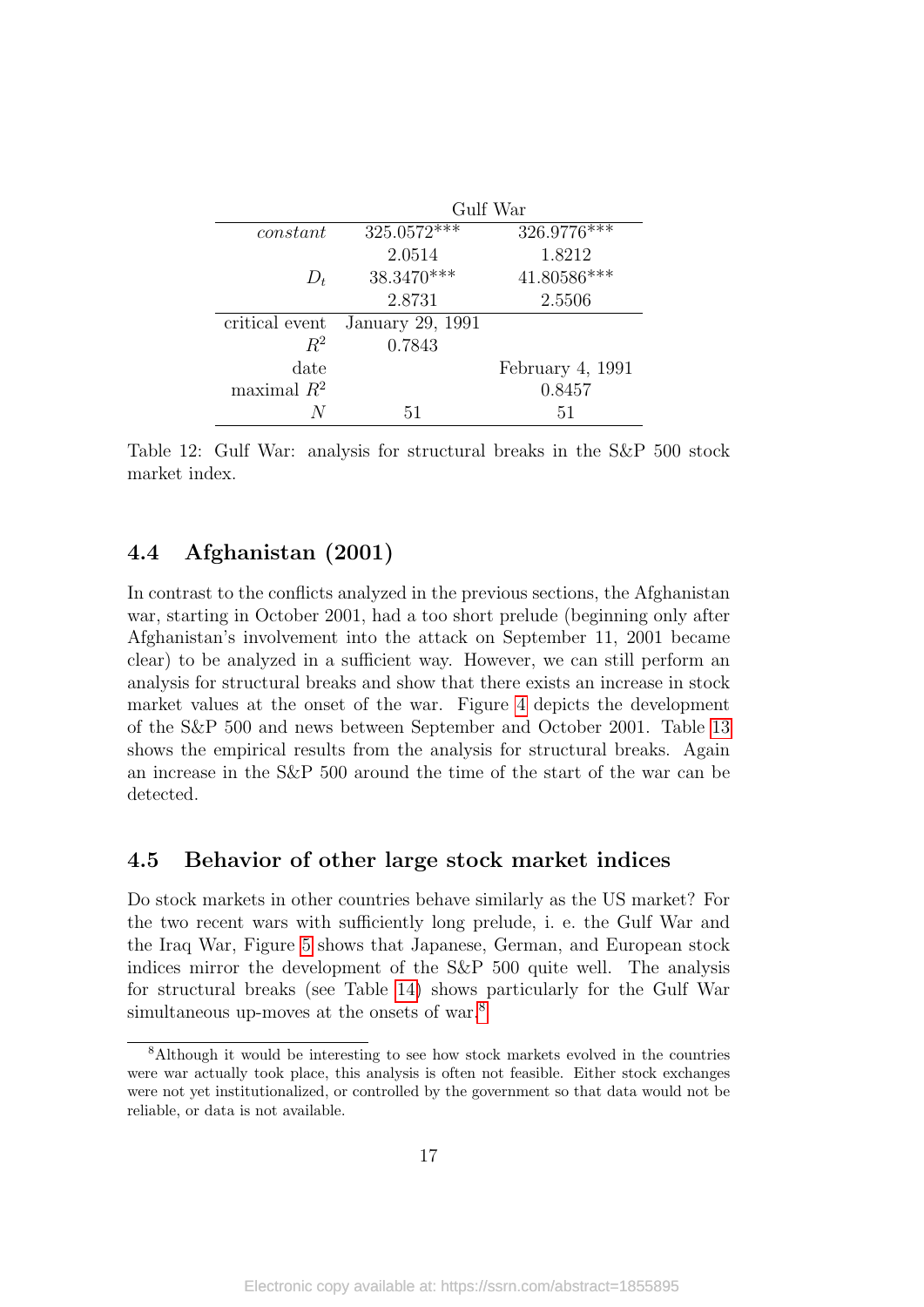<span id="page-19-0"></span>

Figure 4: Afghanistan War: S&P 500 and probability of a war (September to October 2001).

<span id="page-19-1"></span>

|                     | Afghanistan War |               |  |
|---------------------|-----------------|---------------|--|
| constant            | $1037.976***$   | $1034.467***$ |  |
|                     | 5.83            | 5.24          |  |
| $D_{t}$             | 44.01092***     | 51.41128***   |  |
|                     | 8.16            | 7.33          |  |
| critical event      | Oct 7, 2001     |               |  |
| $R^2$               | 0.3724          |               |  |
| date                |                 | Oct 12, 2001  |  |
| local maximal $R^2$ |                 | 0.5008        |  |
|                     | 51              | 51            |  |

Table 13: Afghanistan War: analysis for structural breaks in the S&P 500 stock market index.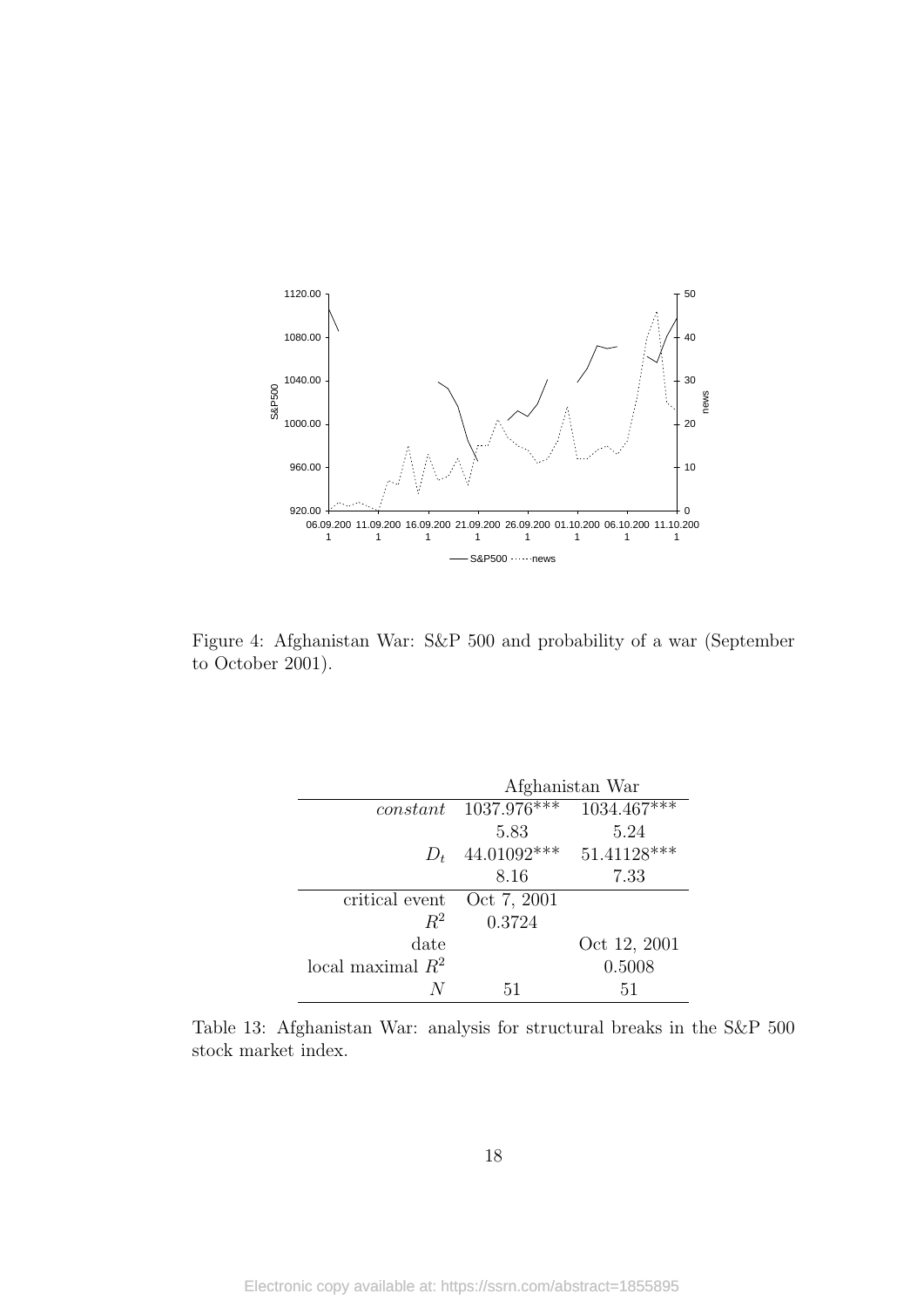<span id="page-20-1"></span>

Figure 5: Comovement of other stock market indices for the Gulf War (left) and the Iraq War (right).

Note: For the sake of comparability, the data series of Nikkei, DAX, and Eurostoxx are linearly transformed such that all series have a mean equal to the mean of the S&P 500.

<span id="page-20-2"></span>

|          | critical event | estimated breaks |             |              |              |
|----------|----------------|------------------|-------------|--------------|--------------|
|          |                | $S\&P500, DJI$   | Nikkei      | DAX          | Eurostoxx    |
| Iraq War | Mar 20, 2003   | Mar 18, 2003     | Mar 7, 2003 | Apr 7, 2003  | Feb 25, 2003 |
| Gulf War | Jan 29, 1991   | Feb 4, 1991      | Feb 5, 1991 | Jan 30. 1991 | N/A          |

Table 14: Analyses for structural breaks in other large stock market indices.

#### <span id="page-20-0"></span>4.6 Wars "out of the blue"

So far we have analyzed wars that had a more or less pronounced prelude. However, there are also some wars with a very fast and unexpected onset.<sup>[9](#page-20-3)</sup> Most notably, these are:

- the start of the involvement of the United States into World War II (Pearl Harbor) on December 7, 1941,
- the Korean War, that started with the rather unexpected invasion of North Korea into South Korea on May 25, 1950,
- and finally the Gulf War, or more precisely, the invasion of Iraq into Kuwait on August 2, 1990.

In all of these cases we cannot expect to find the pattern that we have observed before the outbreak of the wars analyzed in the previous section. There

<span id="page-20-3"></span><sup>&</sup>lt;sup>9</sup>Li & Sacko (2002) find that an unexpected onset of a military dispute reduces bilateral trades more severely.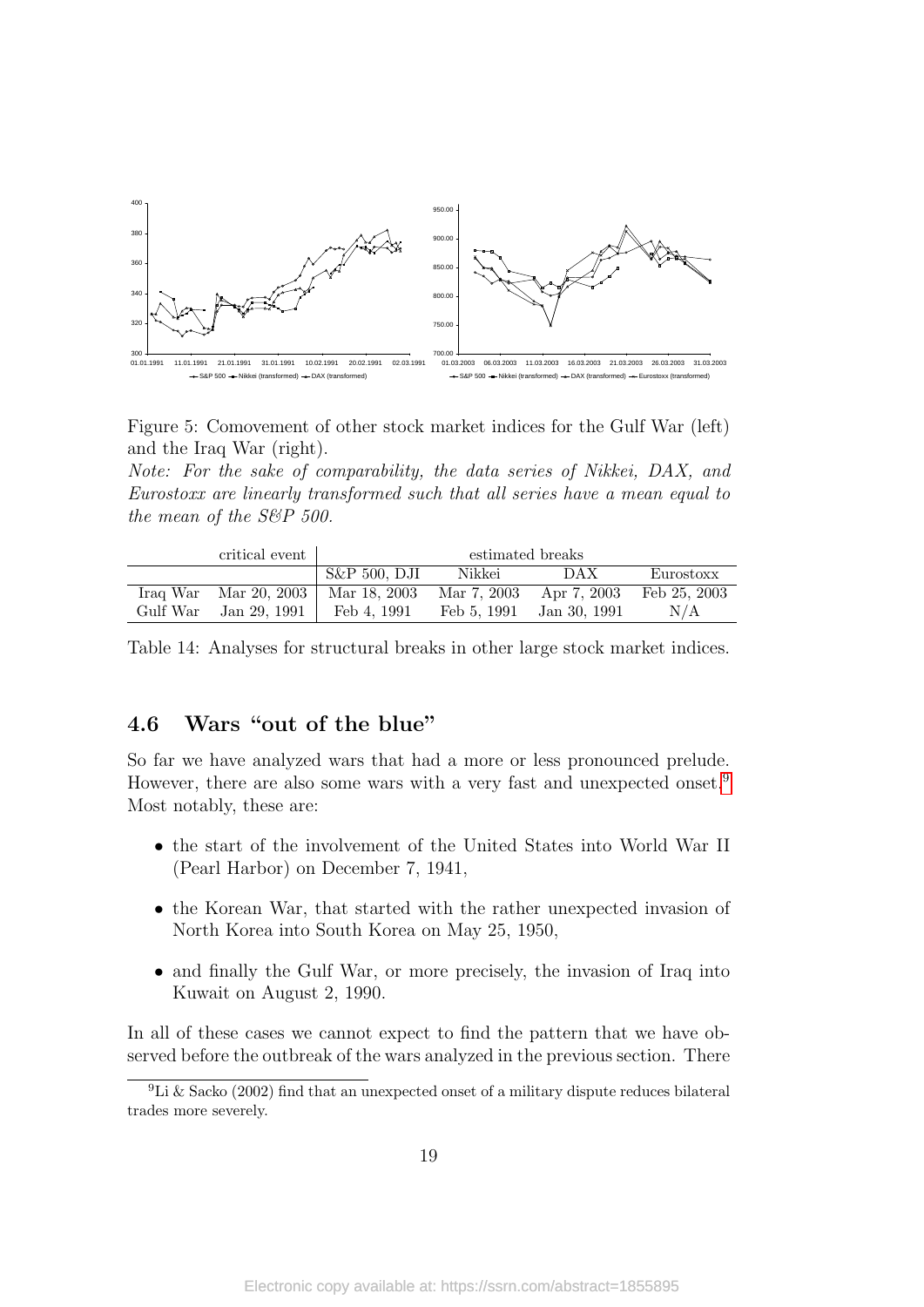is simply no pre-war phase that could be analyzed and where an increase in the probability of war could decrease stock market prices.<sup>[10](#page-21-1)</sup>

What we *can* observe, however, is whether the onset of a war led to a sudden increase or decrease of the stock market prices. A structural break analysis, very similar to the analysis conducted above, shows that this is indeed the case for all three wars. – However, the pattern is inverted: In all three cases the stock market prices went significantly down at the outbreak of the war. In the case of Pearl Harbor the Dow Jones index went down nearly 3% on one day, in the case of the Korean War nearly 5% and in the case of the Gulf War it went down around 5,7% within a week.

#### 4.7 What's puzzling about the war puzzle

Our analysis so far has revealed quite a peculiar pattern. On the one hand, stock prices tend to fall when the probability of a war increases and tend to rise when there are signs for a peaceful resolution. However, in the same war the eventual onset of the war will increase stock market prices.

While this by itself is already puzzling it becomes even more puzzling considering the evidence that we have found about surprising wars (wars without a lengthy prelude). Here we observe that stock market prices tend to decrease once the war breaks out. In other words, whether stock prices decrease or increase when a war breaks out does not seem to depend much on the particular war but more on the previous history or, more precisely, whether the war was surprising or not. But even this observation cannot explain the discrepancy that one and the same war first suggests a pattern that an increase in the likelihood of a war decreases stock market prices but then ultimately the onset of the war itself increases them. This cannot easily be accommodated with the idea that stock market prices reflect expectations of the future economic development of a country.

# <span id="page-21-0"></span>5 Attempts to explain the puzzle

#### 5.1 War as a stimulus package for the US economy

The first idea about this puzzle might be that it is none: a war can be considered as a stimulus package for the US economy and thus lead to an increase in stock market prices.

However, this line of argument does not work for two reasons: First, we have seen in section [4.5](#page-18-2) that the puzzle also seems to be present for countries

<span id="page-21-1"></span> $10$ Unless we studied intra-day data which in most of these cases is not available.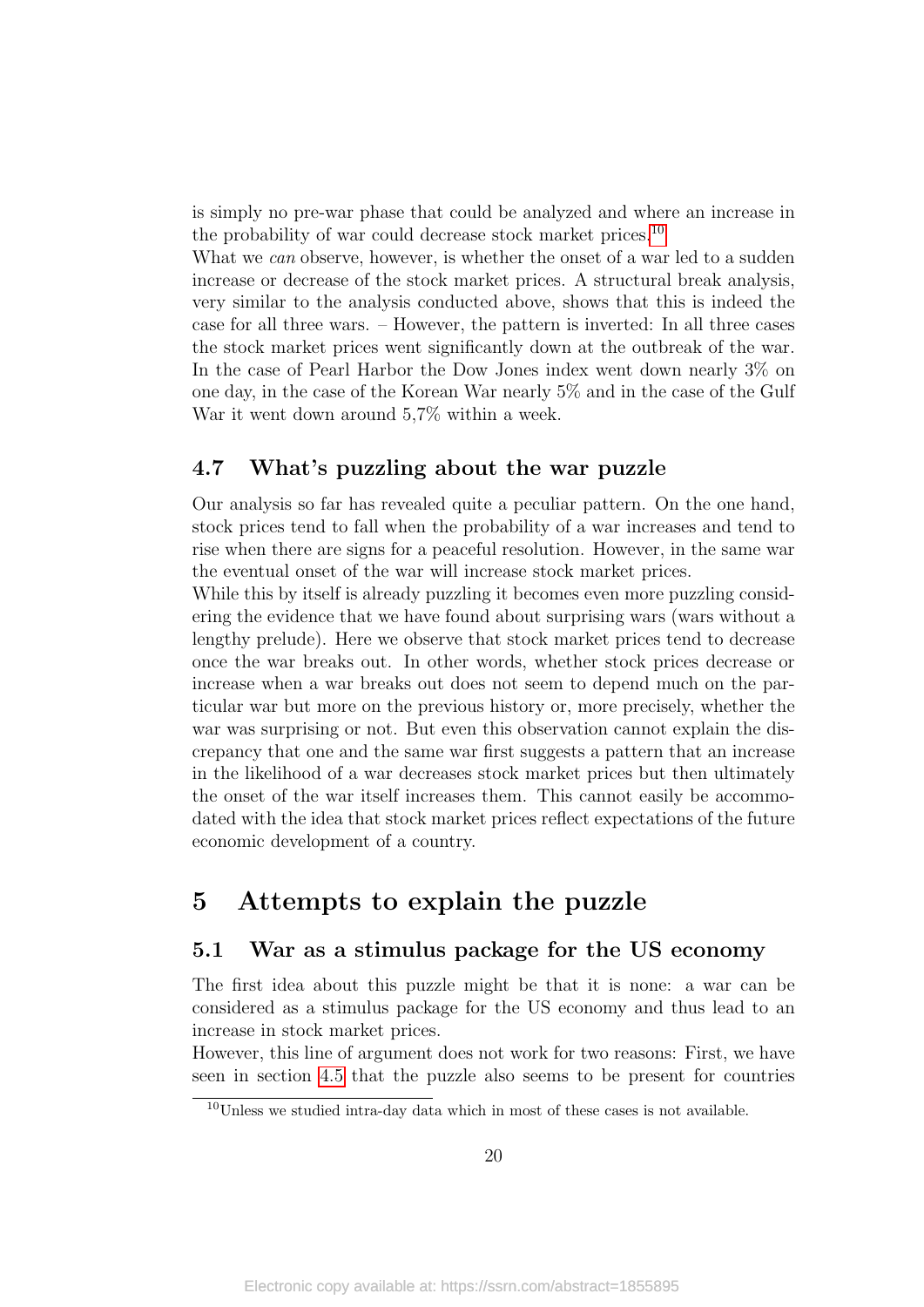which were not involved in the respective war, as, for instance, Germany in the Iraq War. Second, the explanation fails to explain why before the war, prices fall whenever the war becomes more likely.

Falling prices when war is looming and rising prices when war is starting: only the combination of these two observations makes the war puzzle a puzzle.

### 5.2 Expectations about a quick end of the war

A natural idea is to consider the time dimension (Schneider & Troeger 2006): once the war breaks out, it is clear that the trouble will be over soon, thus investors buy stocks again. For example, the Saddam Security can be interpreted as the likelihood of a coming war, but also as expected length of the war after the war took place (Amihud & Wohl 2004, Wolfers & Zitzewitz 2009). Chappell & Eldridge (2000) have also suggested psychological explanations such as "despair" and "renewed hope", regarding the UK stock index reactions to the two sub-periods during World War II. There are, however, at least two arguments that lead us to discard this natural looking idea to explain our findings as well:

- Since the Saddam Security works well as a proxy for the estimated probability for a war, it is clear that investors did not expect the war to take place in a far future: recall, that the particular security that we studied would only pay out if Saddam Hussein was out of power by June – not long after the war indeed took place!
- While the positive expectation about a quick war that ends the costly and lengthy tensions before, might be true, e.g., for the war on Iraq (although in hindsight it turned out to be overly optimistic), this cannot explain the pattern observed at the onset of World War II, given that it was generally not expected that this war would end quickly, given the experience of the four year long World War I.
- The expectation about a quick end of the war cannot explain why investors do not seem to appreciate the increase of the likelihood for a coming war earlier, as this brings the war (and hence its end) closer.

### 5.3 Ambiguity averse investors

An alternative explanation that seems to be natural is to assume that investors show ambiguity aversion. At first the ambiguity about the probability, that a war starts, makes people to shy away from the stock market and hence leads to lower stock prices. This effect stops as soon as it becomes clear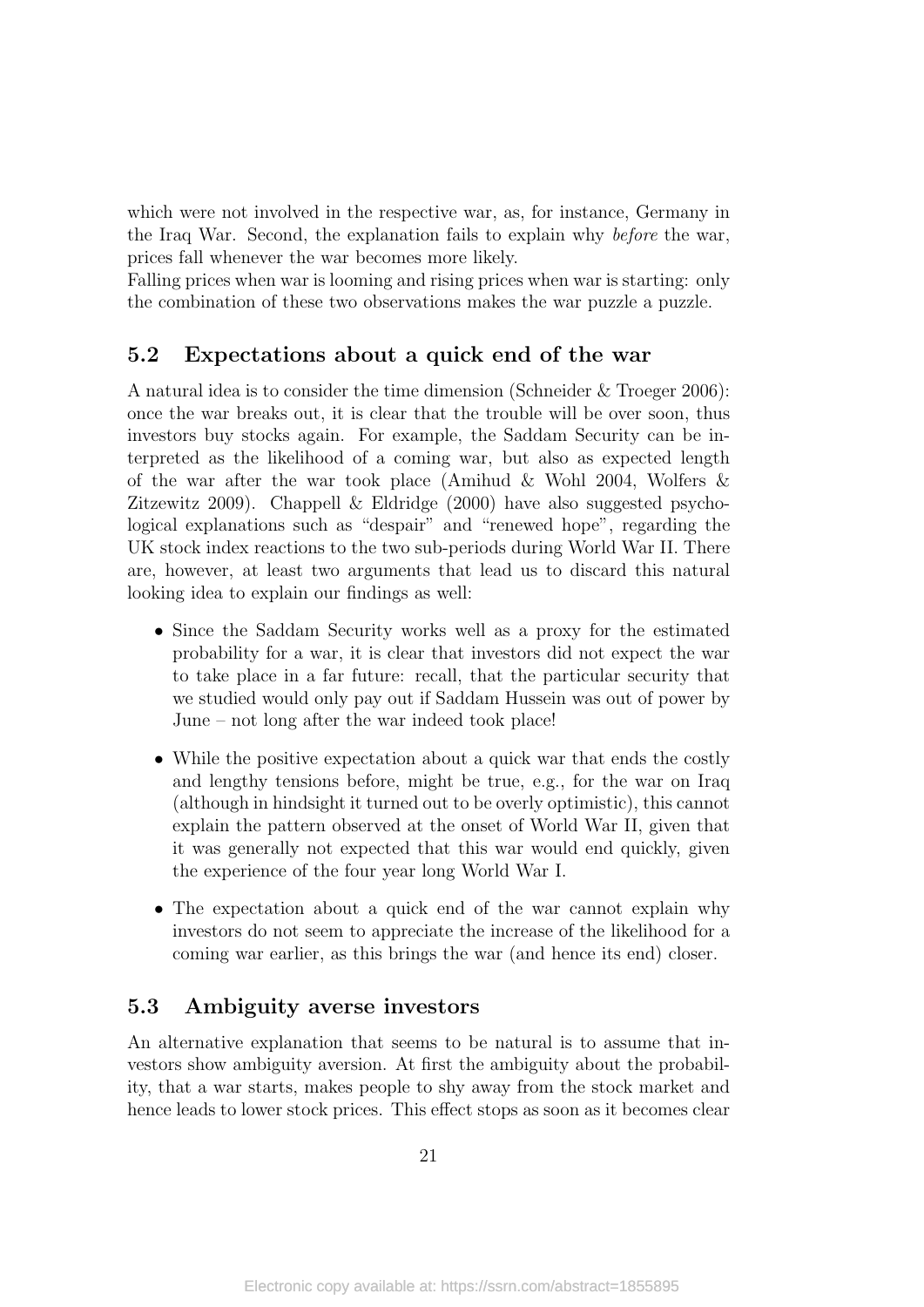that a war is indeed starting for sure and uncertainty is reduced (Schneider & Troeger 2006). Guidolin & Ferrara (2005) suggest that the initiation of conflict can been seen as a sign of resolve and investors tend to show positive reactions by buying stocks

However, this seemingly natural behavioral explanation cannot accommodate our empirical data, as ambiguity cannot make an ambiguous situation seem worse than its worst possible outcome! In this situation that would mean that even though the probability for the start of a war is uncertain and hence ambiguous, an ambiguity-averse investor would still prefer this situation over a situation where the war has started for sure.

#### 5.4 Uncertainty about investment decisions

Another idea to resolve the puzzle is to consider the uncertainty about a war as an uncertainty about the decision between different portfolio allocations: in case of a peaceful resolution an investor should have invested into different assets than in the case of a war. While it is uncertain which of the two outcomes will occur, it might be optimal for an investor to stay out of the stock market entirely, or at least to reduce its holdings substantially.

To study this idea more in details, we describe a small model that captures these ideas:

When facing a possibility for the outbreak of a war, an investor has to decide between investing into two different portfolios, a "war portfolio" that will be successful if a war breaks out, and a "peace portfolio" that will be successful if the conflict ends in a peaceful resolution. We summarize the four potential outcomes in the following table<sup>[11](#page-23-0)</sup>:

|                 |      | War breaks out Peaceful resolution   |
|-----------------|------|--------------------------------------|
|                 |      | (probability p) (probability $1-p$ ) |
| war portfolio   | 'n.  | -h                                   |
| peace portfolio | $-c$ |                                      |

Assuming that it is in any case bad for the investor to speculate on the wrong outcome, we have  $a, b, c \geq 0$ .

The expected payoff of the investor now depends on his portfolio decision. If he decides for the war portfolio, it is  $ap - b(1 - p)$ . If he decides instead for the peace portfolio, it is  $(1 - p) - cp$  (compare Fig. [6\)](#page-24-0). Obviously, the war portfolio is better for large values of  $p$  and worse for small values. The

<span id="page-23-0"></span> $11$  For simplicity we normalized the investor's return in the case of a peaceful resolution for a "peace portfolio" to one.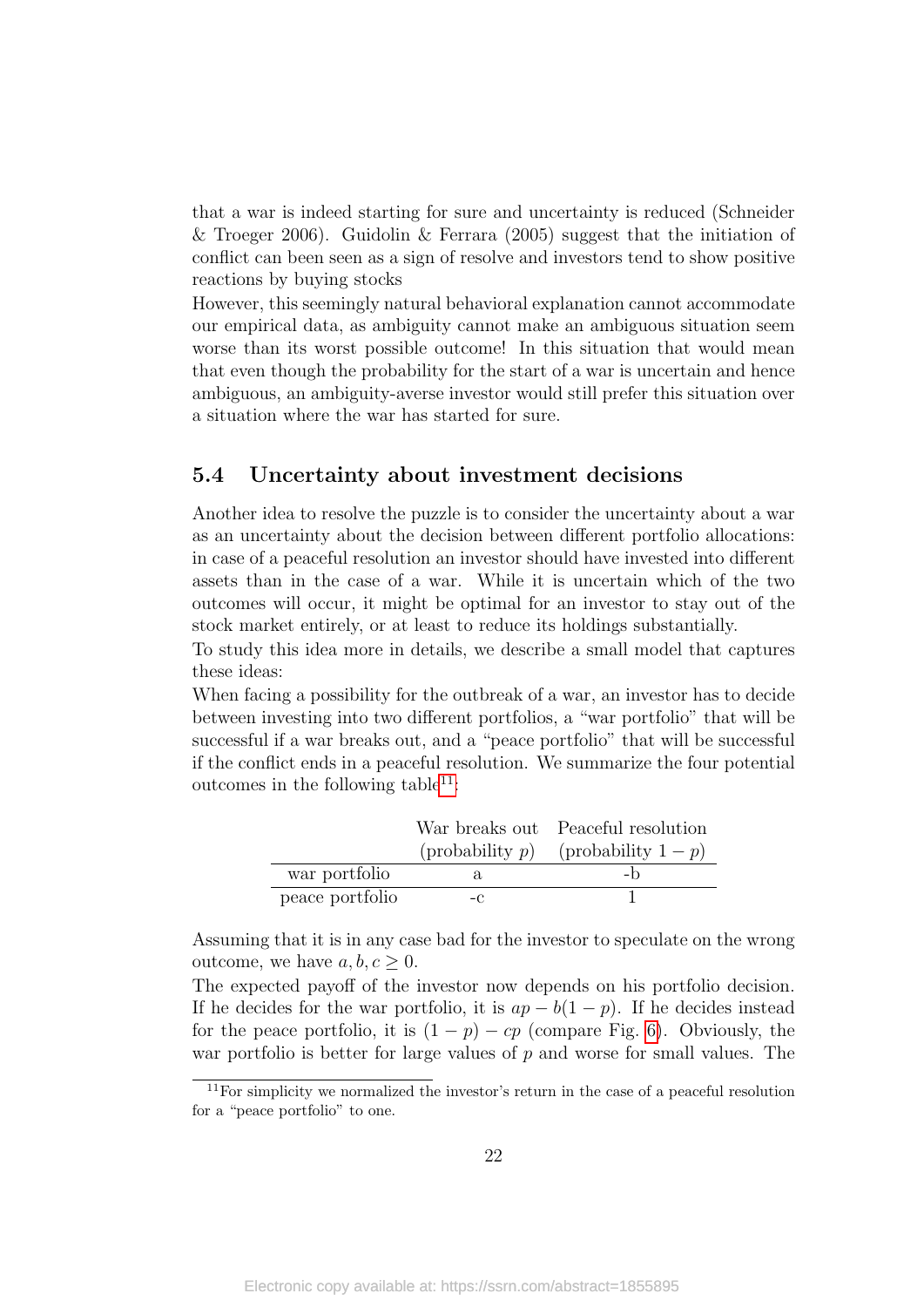cut-off point is at

$$
p^* = \frac{1+b}{1+a+b+c},
$$

<span id="page-24-0"></span>as a small computation shows.



Figure 6: Investors switching from a "peace portfolio" to a "war portfolio" when the probability of a war increases beyond a threshold  $p^*$  could explain the war puzzle.

This model indeed predicts the observed pattern: an increase in p makes at first the peace portfolio less and less attractive. Consequently, investors will sell the corresponding stocks. At the same time, however, the war portfolio is still even less attractive, thus the falling prices of the peace portfolio stocks can not be matched by rising prices of stocks in the war portfolio. Once the probability of a war reaches  $p^*$ , the pattern changes: now, war stocks become more and more attractive, thus investors buy them and the overall market starts to rise.

In order to find a probability  $p^*$  that is close to one and thus in line with our empirical evidence, b needs to be sufficiently large, thus the potential loss when choosing a war portfolio, but encountering a peaceful resolution should be fairly big.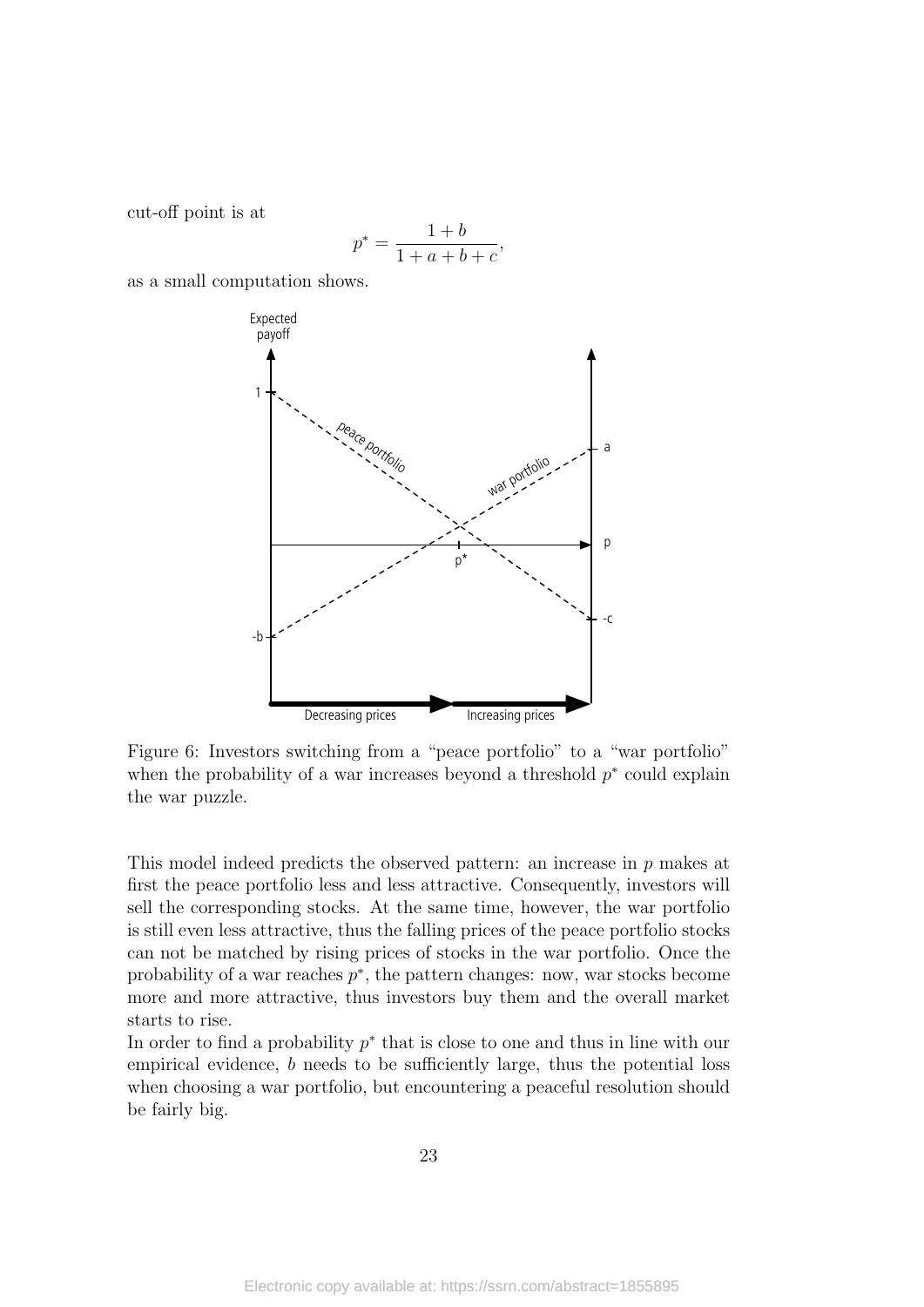Theoretically, we can explain the puzzle in this way, but how is it in reality? How can we test empirically whether this model indeed explains the war puzzle? The general idea is that different stocks should show a different pattern during the different phases before an outbreak of the war: stocks that are in the "peace portfolio", i.e. stocks that would profit from a peaceful resolution of the conflict, should initially be sold whenever the likelihood of a war increases. Thus we would expect that they follow the general observed pattern of the stock market, but only before the outbreak of the war: at that point these stocks should not increase significantly, as there is no reasons for investors to purchase them once it is clear that the "war portfolio" is the right investment.

Stocks from the "war portfolio" instead should follow the increase of the stock market at the start of the war, but not its previous decrease whenever the war became more likely.

A simple empirical test is now possible by looking at sectorial differences between sectors that should clearly be in the war portfolio (weapon-related industry) and sectors that should clearly be in the peace portfolio (e.g., travel related industry). It turns out, however, that as convincing as the theoretical idea is, as thoroughly it fails this simple, but clear-cut test: in fact, whereas sectors that one would undoubtedly assign to the peace portfolio (e.g., travel stocks, like airlines) increased most at the outbreak of the war, while stocks in the war portfolio (weapon manufacturers) did not.

To sum up, the obvious explanation that looks good in theory, does unfortunately not help to resolve the puzzle in reality.

#### 5.5 Mean-variance preferences

Finally there is a very unexpected possible explanation for the phenomenon: classical mean-variance-preferences. Indeed, this concept could surprisingly well explain the observed data. One could argue that people do not buy when it is unsure what is going to happen due to their variance aversion, even though the expected return might still be a little bit better than when the war finally started. In this sense the observed phenomenon could be related to the mean-variance-paradox.

To formalize this idea, we assign average expected returns  $\mu_W$  and  $\mu_P$  to the two potential outcomes (war and peace). We denote the probability of a war by p, then we can compute the variance of the two-outcome lottery  $(\mu_W$  with probability p and  $\mu_P$  with probability  $1-p$ ) as  $var(p) = (1-p)^2(\mu_P - \mu_W)^2$ . If  $p = 0$  (i.e. peace is sure) or  $p = 1$  (i.e. war is sure) the variance accordingly becomes zero and it is maximal for  $p = 1/2$  (see Fig. [7\)](#page-26-0).

Typical indifference curves for a mean-variance investor with utility  $\mu - \alpha \sigma^2$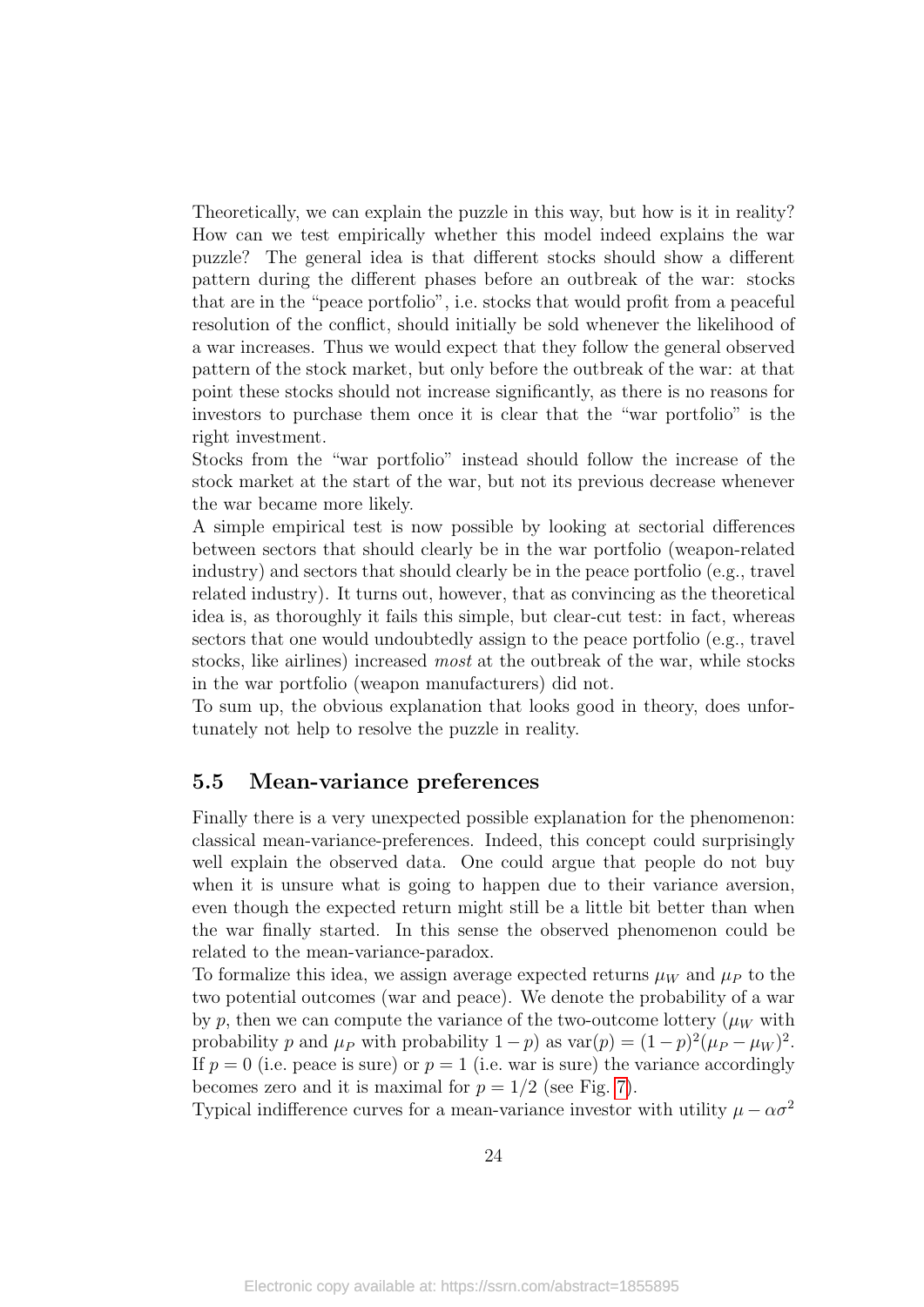<span id="page-26-0"></span>

Figure 7: Mean-variance preferences can explain the war puzzle. Here  $\mu_P$  and  $\mu_W$  are the returns in case of peace and war, respectively.  $\sigma$  is the variance of the situation, depending on the probability for a war. It is maximal when the probability is one half (maximal degree of uncertainty). The dashed lines are indifference curves, i.e. they mark combinations of mean and variance on which an investor would be indifferent. A certain war is preferred over an uncertain situation with a high probability of a war (points on thick line).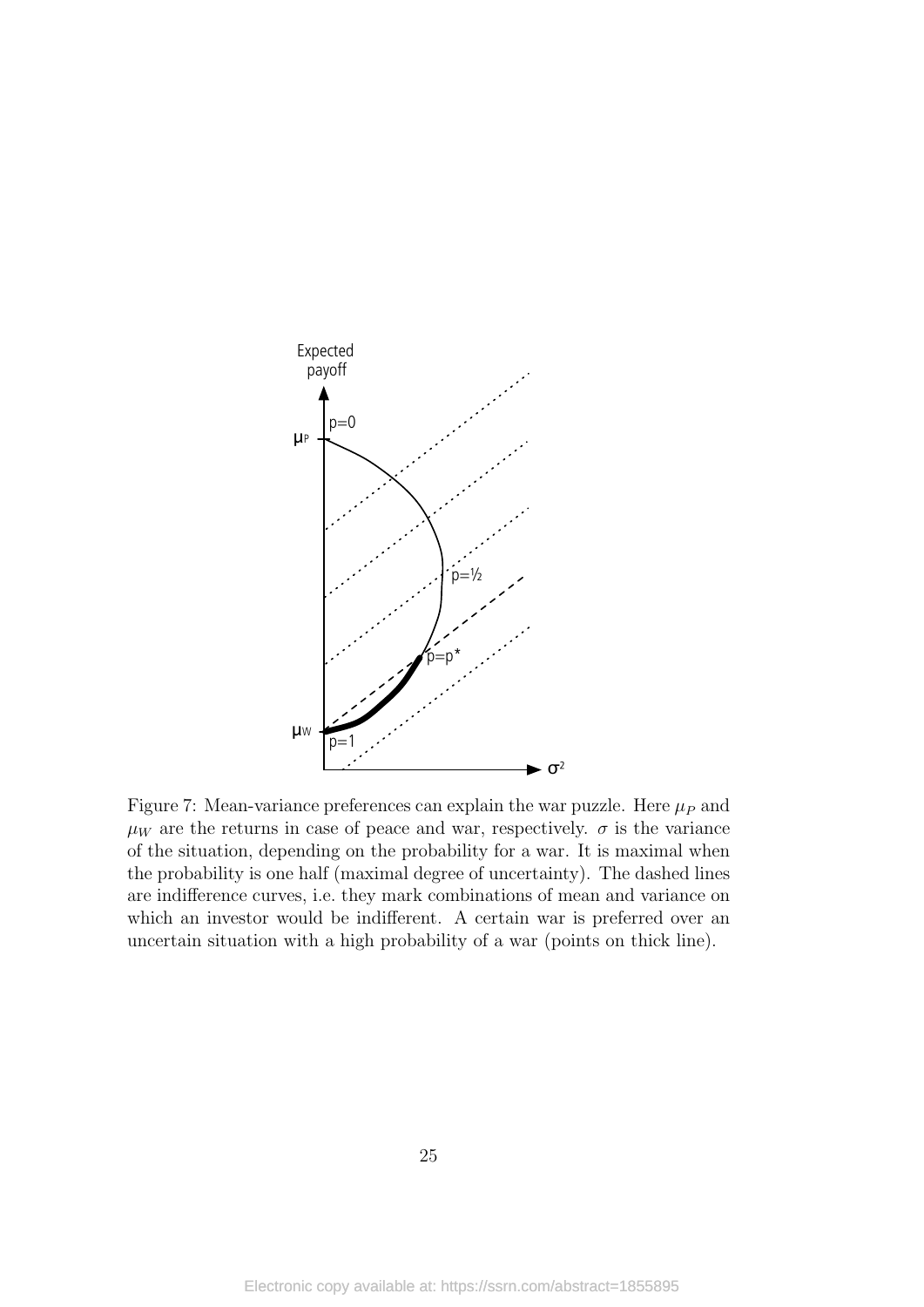are also shown in Fig. [7.](#page-26-0) Looking at the indifference curve through the point  $(0, \mu_W)$  (i.e. a certain war) we see that this investor would prefer a certain war  $(p = 1)$  over a situation where p is large, but still smaller than one.

When the probability  $p$  increases slowly from zero to one, at first the situation worsens for the investor (who consequently would value stocks less), but after a certain point (in our model at  $p^* = (\alpha - 1)/\alpha$ , as a short computation shows) there is indeed a perceived improvement for the investor, explaining the increase in stock prices at the outbreak of a war.

### <span id="page-27-0"></span>6 Conclusions

We have observed that stock market prices react very sensitively to the probability for the outbreak of a major war. The pattern that has been confirmed with several wars during the last century shows that an increase in the likelihood of a war decreases stock prices and vice versa. Puzzling, however, is that once a war breaks out, stock market prices do not decrease further, but on the very opposite, increase significantly. This was true for all wars with a more or less lengthy prologue. Wars that occur "out of the blue" show a different pattern in that they tend to decrease stock market prices. These results are certainly a challenge for classical asset pricing models.

We showed that mean-variance preferences of investors might be able to explain the observed pattern. There could be, however, different explanations for this puzzle based on other behavioral factors. Only future research, e.g. with the help of laboratory experiments, might be able to resolve the puzzle completely.

# References

- Y. Amihud & A. Wohl (2004). 'Political news and stock prices: The case of Saddam Hussein contracts'. Journal of Banking and Finance 28:1185– 1200.
- D. Chappell & R. M. Eldridge (2000). 'Evidence of market inefficiency in a war environment'. Applied Financial Economics 10(5):489–92.
- P. Collier & A. Hoeffler (1998). 'On economic causes of civil war'. Oxford Economic Papers 50:563–73.
- D. M. Cutler, et al. (1989). 'What moves the stock market?'. Journal of Portfolio Management 15:4-11.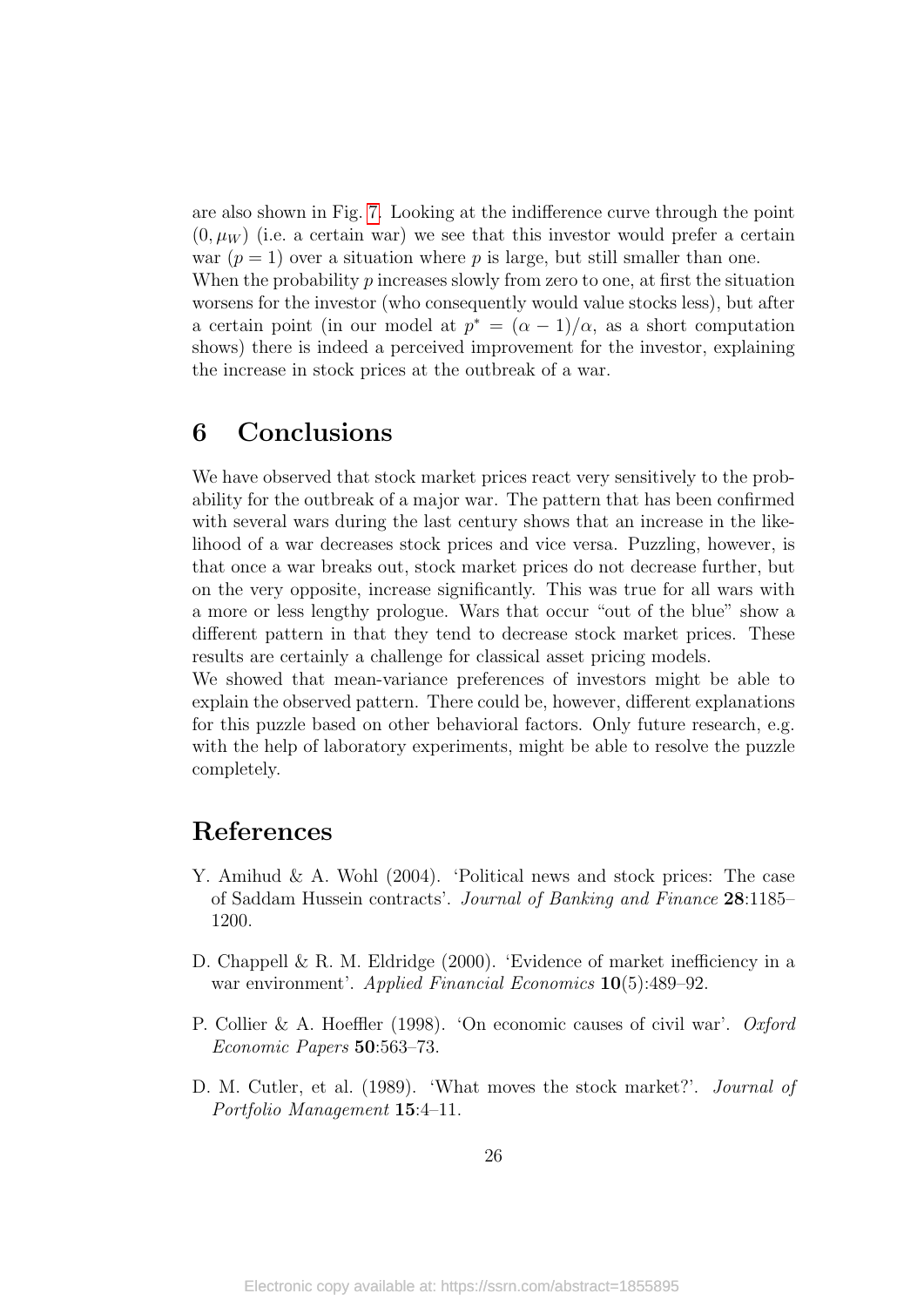- D. W. Elmendorf, et al. (1996). 'The Effect of News on Bond Prices: Evidence from the United Kingdom, 1900-1920'. The Review of Economics and Statistics 78(2):341–44.
- B. Frey & M. Kucher (2000). 'History as reflected in capital markets: The case of World War II'. Journal of Economic History 60(2):468–96.
- J. S. Goldstein (1992). 'A conflict-cooperation scale for WEIS events data.'. Journal of Conflict Resolution 36:369–85.
- M. Guidolin & E. L. Ferrara (2005). 'The Economic Effects of Violent Conflict: Evidence from Asset Market Reactions'. Working paper, SSRN.
- O. R. Holsti & R. C. North (1966). 'Comparative data from content analysis: Perceptions of hostility and economic variables in the 1914 crisis in comparing nations'. In R. C. Merritt  $\& S$ . Rokkan (eds.), The use of quantitative data in cross-national research, pp. 169–99. Yale University Press, New Haven, CT.
- J. M. Keynes ([1919] 1971). The economic consequences of the peace. Macmillan, London, reprint edn.
- Q. Li & D. Sacko (2002). 'The (ir)relevance of militarized interstate disputes for international trade'. International Studies Quarterly 46:11–43.
- V. Niederhoffer (1971). 'The Analysis of World Events and Stock Prices'. Journal of Business 44:193–219.
- R. Rigobon & B. Sack (2005). 'The Effects of War Risk on U.S. Financial Markets'. Journal of Banking and Finance 29:1769–89.
- B. M. Russett & E. C. Hanson (1975). Interest and ideology: The foreign policy beliefs of American businessmen. Freeman, San Francisco.
- G. Schneider & V. E. Troeger (2006). 'War and the World Economy: Stock Market Reactions to International Conflicts'. Journal of Conflict Resolu*tion*  $50(5):623-45$ .
- J. Wolfers & E. Zitzewitz (2009). 'Using Markets to Inform Policy: The Case of the Iraq War'. Economica 76(302):225–50.